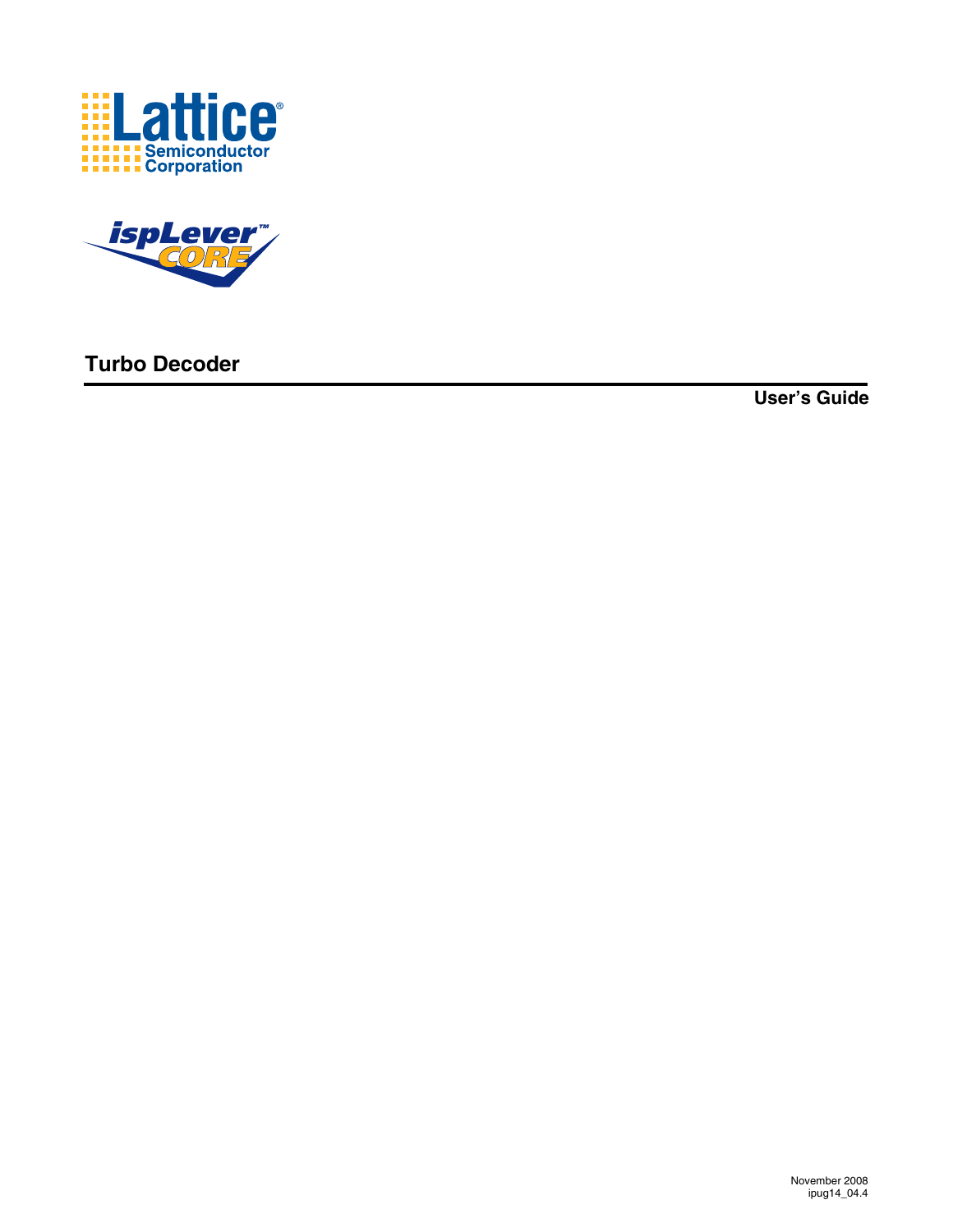## **Introduction**

Lattice's Turbo Decoder core provides an ideal solution that meets the needs of turbo decoding applications. The core provides a customizable solution allowing turbo decoding of data in many system designs. This core allows designers to focus on the application rather than the Turbo Decoder, resulting in a faster time to market.

Turbo coding is an advanced error correction technique widely used in the communications industry. The Turbo Decoder IP Core from Lattice is compliant with three different standards: 3GPP, 3GPP2 and CCSDS. Lattice's Turbo Decoder core was developed in conjunction with Lattice's Turbo Encoder core to provide a complete solution.

This User's Guide explains the functionality of the Turbo Decoder core and how it can be implemented to provide decoding. The Turbo Decoder core comes with the documentation and files listed below:

- Lattice gate level netlist
- RTL simulation model
- Core instantiation template

## **Features**

- Fully compatible with Third Generation Partnership Project (3GPP) standard: – 3GPP TS 25.212 version 4.2.0
- Fully compatible with CDMA2000/3GPP2 – 3GPP2 C.S002-C, May 2002
- Fully compatible with Consultative Committee for Space Data Systems standard: – CCSDS 101.0-B-5
- Throughput of 2Mbps for 3GPP at 30MHz, 7 iterations, 6-bit input symbol width
- Two's complement data/parity input
- Depuncturing supported
- Variable soft-widths for input symbols
- User-defined number of states
- Variable block sizes during runtime
- Programmable number of iterations (1-15)
- Optional hard decision storage
- Selectable Max-Log-Map or Log-Map algorithm
- Optional external memory with programmable pipeline stages
- Optional double buffering
- Bit Error Rate of 10<sup>-6</sup> (at 1.5 dB Eb/No SNR)

## **General Description**

Turbo coding is an advanced error correction technique widely used in the communications industry. Turbo encoders and decoders are key elements in today's communication systems to achieve the best possible data reception with fewest possible errors. The basis of turbo coding is to introduce redundancy in the data to be transmitted through a channel. The redundant data helps to recover original data from the received data. In data transmission, turbo coding helps achieve near Shannon limit performance.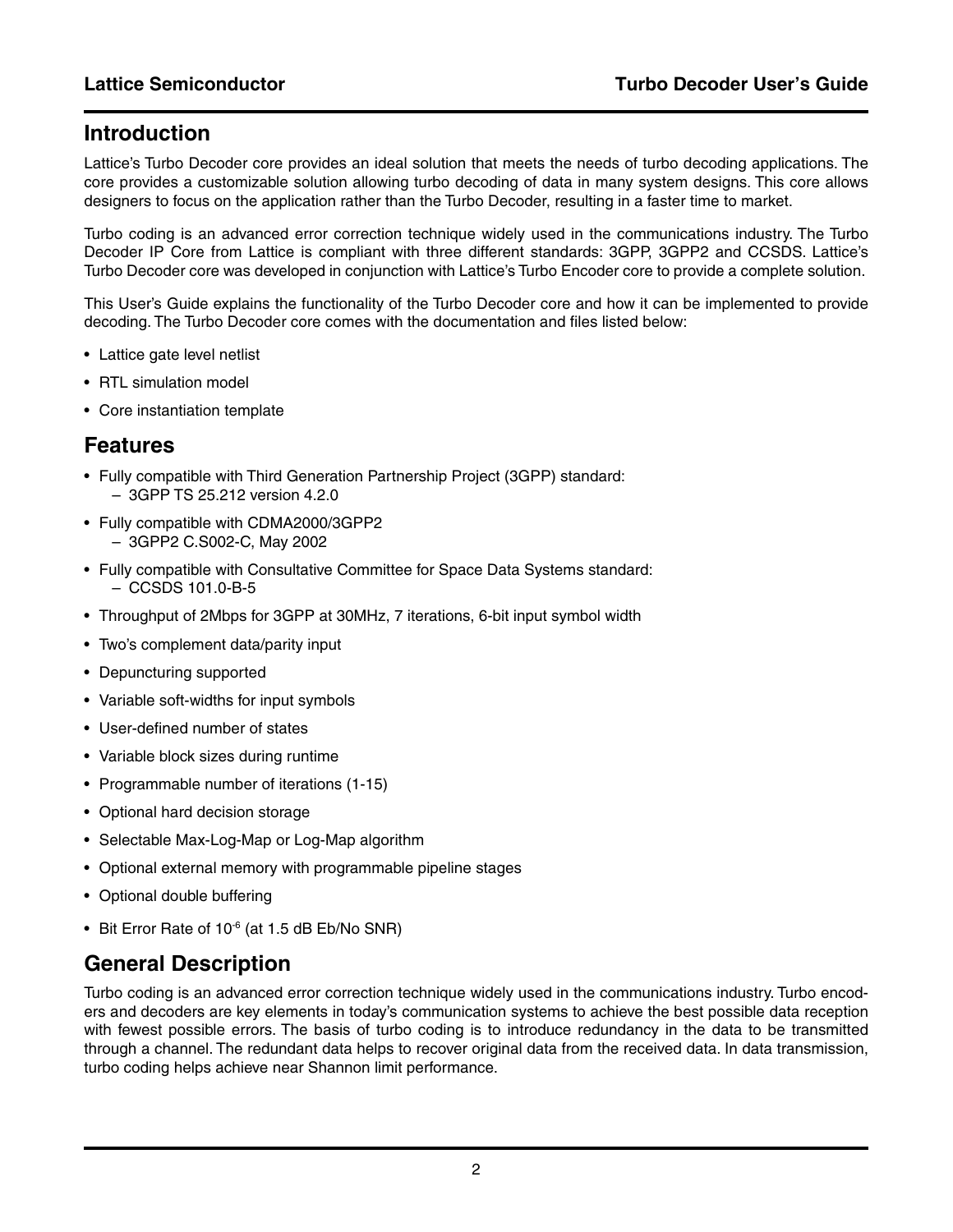Lattice provides a Turbo Decoder IP core that is both flexible and compliant with three different standards: 3GPP, 3GPP2 and CCSDS. 3GPP is widely used in WCDMA and MC-CDMA applications while CCSDS is most commonly found in telemetry and space communications. [Figure 1](#page-2-0) shows the top-level block diagram of this core.

Lattice also supplies a Turbo Encoder core that provides a complete state-of-the-art error correction solution.

<span id="page-2-0"></span>



Note: Additional I/O signals are required if either an external memory or double buffer is selected. Please refer to the Additional Signals for External Memory section of this document for further information.

## **MAP Algorithm**

Turbo decoding is based on the principle of comparing the probability of a received soft input data being a '1' and '0'. The Lattice Turbo Decoder uses a decoding scheme called the MAP - Maximum Aposteriori Probability algorithm. The algorithm determines the probability of whether each received data symbol is a '1' as well as '0'. This is done with the help of the data, parity symbols, and the decoder knowledge of the encoder trellis. A trellis is a form of a state transition table of the encoder input/output. Based on the data and parity information, the MAP decoder computes the probability of the encoder being in a particular state. Depending on the soft data, parity value and the weight from the previous state, the probability that the data is a '1' or '0' can be computed. The MAP decoder computes the weight for each data symbol in a given block for both the forward and reverse direction. This results in the computation of a forward and reverse metric. Using these two values, the probabilities are computed. After the probabilities are determined, they are compared and a decision is made. The Lattice Turbo Decoder IP core uses the logarithm of the probability to reduce computation; this is known as Log Likelihood ratio (LLR). The computation of the probabilities is done iteratively to obtain a reliable result. Once the result is considered reliable, one can make a final decision as to whether the data symbol is a '1' or a '0'. The Lattice Turbo Decoder can implement both the Log-Map and Max-Log-Map algorithm. The Log-Map algorithm gives a slightly better performance than the Max-Log-Map but utilizes more resources and runs at a slower frequency.

The Log Likelihood ratio is the probability that the received data bit is a '0' divided by the probability that the received data bit is a '1'.

$$
L(D) = \log \frac{P(D=0)}{P(D=1)}
$$

The value of L(D) is positive if  $P(D=1) \le P(D=)$  and negative otherwise. The output data value is '1' if L(D) is positive and '0' if L(D) is negative. For one complete cycle of iteration, one needs to compute the LLR using parity for noninterleaved as well as interleaved data.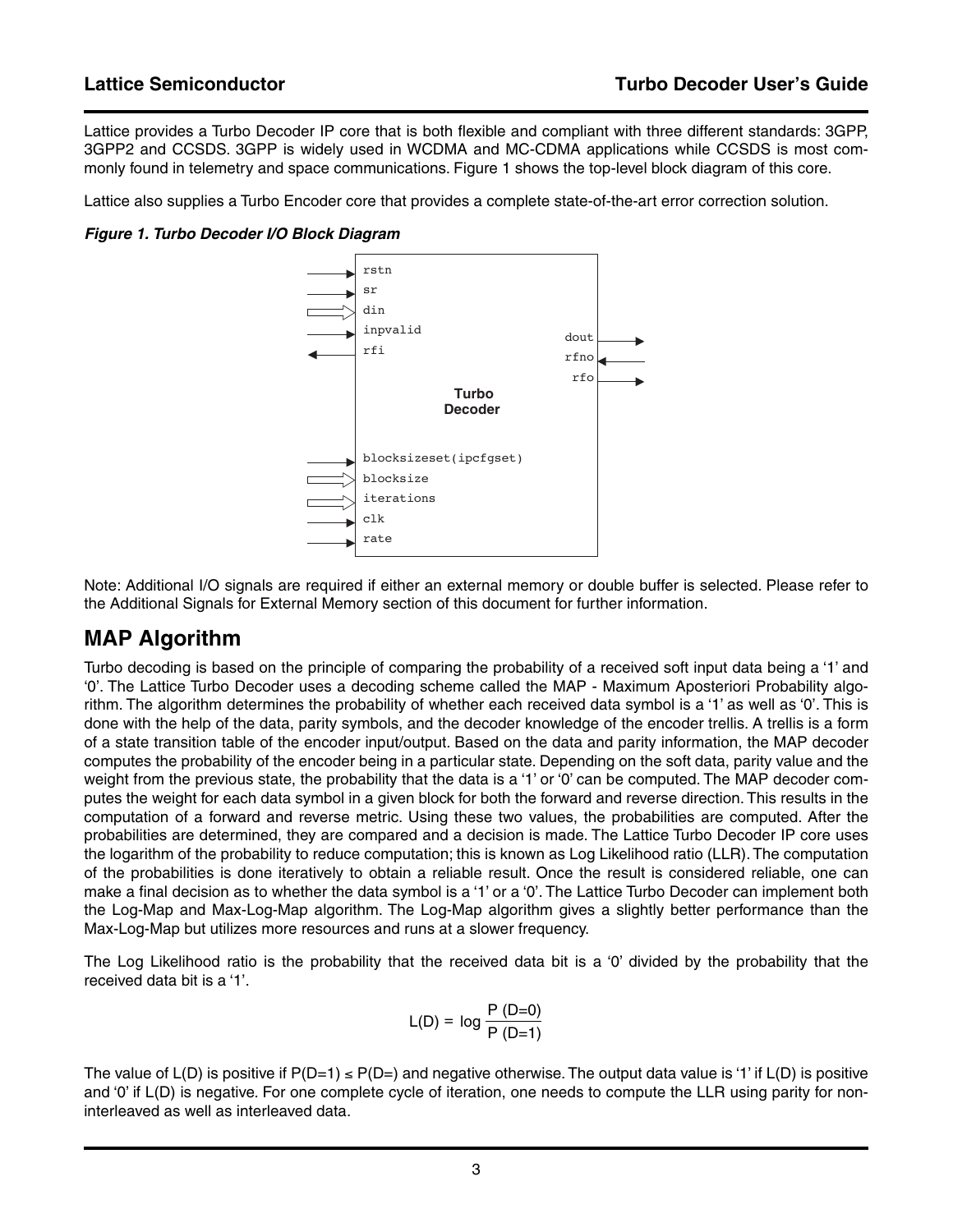## **Block Diagram**

[Figure 2](#page-3-0) shows a block diagram of the Turbo Decoder detailing the key components and the data paths between these blocks.

<span id="page-3-0"></span>



# **Functional Description**

The Turbo Decoder consists of four main components: control module, decoder, interleaver and memory buffers.

## **Control Module**

The control module takes care of the interface, pipelining and handshake communication between various blocks and I/O pins. Data and parity are read serially into the memory and it is assumed that the data is received in the same order as it was transmitted from the encoder. Signal blocksizeset (ipcfgset) initializes the blocksize by specifying the size of the block to be input to the decoder. Input data can be given only when rfi is asserted. Input data has to be qualified with inpvalid to be accepted by the core.

## **Decoder and Interleaver**

Once the data is entered into the decoder, the decoder starts computing the LLR of each data symbol. The LLR is computed for the block sequence twice, once using the non-interleaved data and the corresponding parity and then using the interleaved data and the corresponding parity. One round of this computation is called an iteration. Each iteration is divided into two sections, an ODD window and an EVEN window. The LLR for systematic parity is computed during the ODD window and the LLR for interleaved data is computed during the EVEN window. When both ODD and EVEN window computations are done, one iteration is complete. The user can set the number of iterations for each block on the iterations pin. During the second half of the iteration, EVEN window, the LLR computed in the first half is improved upon by using previous computations. Every window makes use of LLR information computed in the previous window and tries to improve on the estimate of LLR. The interleaver is used in the second half of iteration to generate the interleaved address. This address is used to address the data and parity memory to read the interleaved data for the second half of the iteration. It is also used to address the LLR memory unit and get the previously computed LLR information. At the end of one iteration, the decoder has a set of LLR for each input data. The second iteration starts with again using the non-interleaved parity bits and data and the previously computed LLR to get a new estimate of the LLR for the data. Once the decoder completes the number of iterations required to be done, the LLR memory buffer has the final LLR values. The sign of the LLR values determines whether the data is a '1' or a '0'. A positive sign means the data value is a '1', otherwise it is a '0'.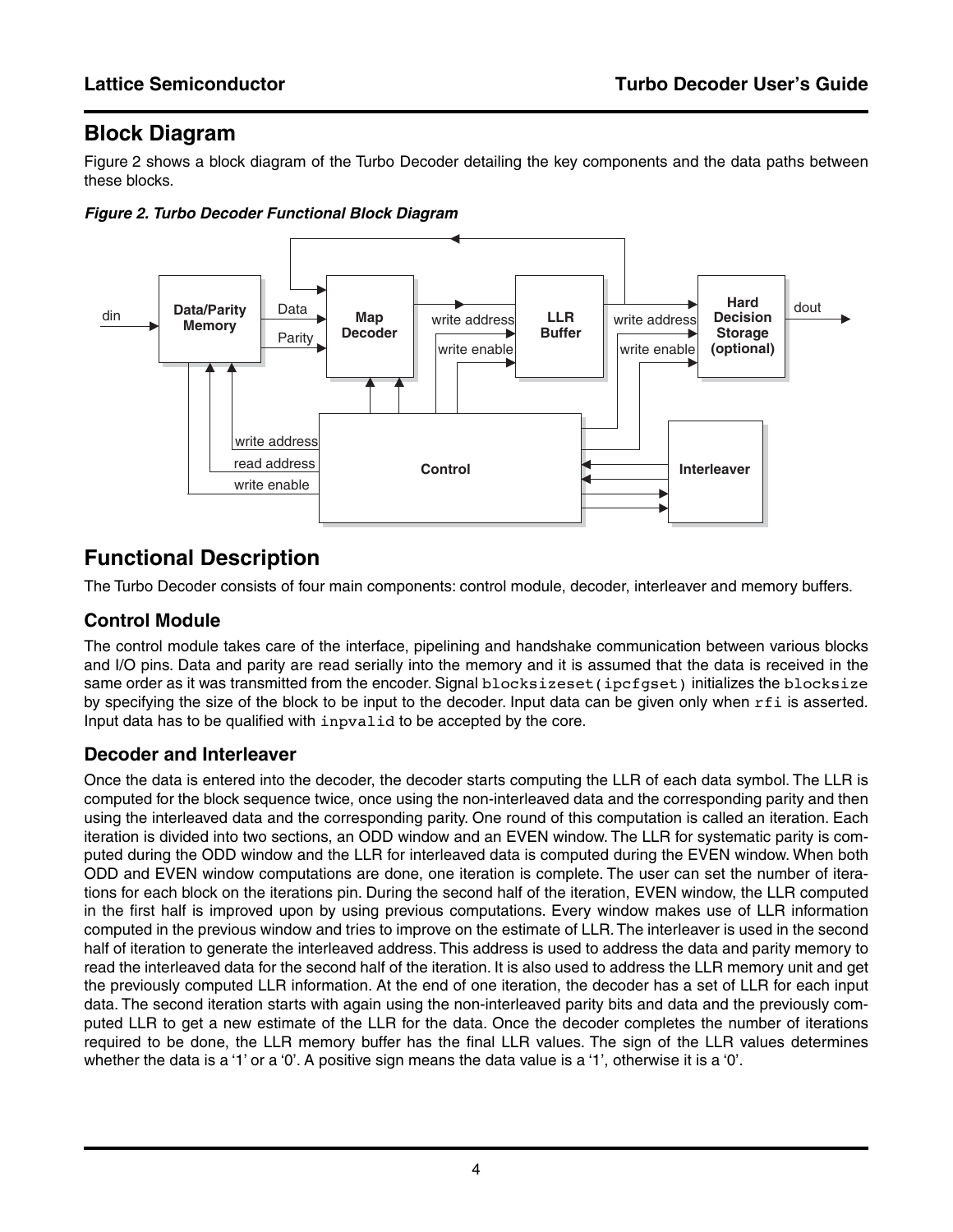#### **Output Data Handshaking**

When the decoder is ready to output data, signal rfo is asserted high after the decoder has completed the specified number of iterations. The user can then assert signal rfno to read the decoded data, which then allows data to be output on dout.

A synchronous reset signal, sr is available to reinitialize the Turbo Decoder in the middle of a block processing. The current block being processed will be completely discarded during this reset. This can be done at any point of time during the operation

#### **Memory Buffer**

The memory buffering for this IP splits into four sections. These sections are described in detail below.

#### **Input Data/Parity Memory**

The Turbo Decoder core requires a large amount of memory to store the input data block. Since data memory requirements are large, an external memory is recommended so that on-chip memory can be used for other purposes. An external memory interface is provided in the IP. A single or double buffer memory mode may be selected depending on the available external memory at hand. Double buffer memory allows one block of data to be processed while another block is written and read. Double buffer memory delivers better performance than the single buffer selection by minimizing delay between the processing of each block.

#### **Internal Memory**

Some internal memory is required to implement the interleaver and other necessary functions of the Turbo Decoder. Lattice's Turbo Decoder requires a small amount of memory for internal purposes. For example, the 3GPP configuration uses 4.6Kb spread over four memory blocks.

#### **LLR Memory**

After the Turbo Decoder completes the required number of iterations, the LLR memory buffer stores the final LLR values. The size of the LLR memory buffer is dependant on configuration and block size.

#### **Hard Decision Storage Memory**

The Turbo Decoder IP core offers optional hard decision storage. When LLR memory is used as an output buffer, the decoder cannot go onto process the next block of data until current LLR values of the previous block are completely read out. This results in an extra processing delay of B cycles (B = blocksize). To minimize delay, output data after hard decision can be stored in separate memory to allow the decoder to operate on a new data block if memory can be spared.

#### **Operational Data Flow**

The following flow diagram describes the sequence for every block introduced into the Turbo Decoder core.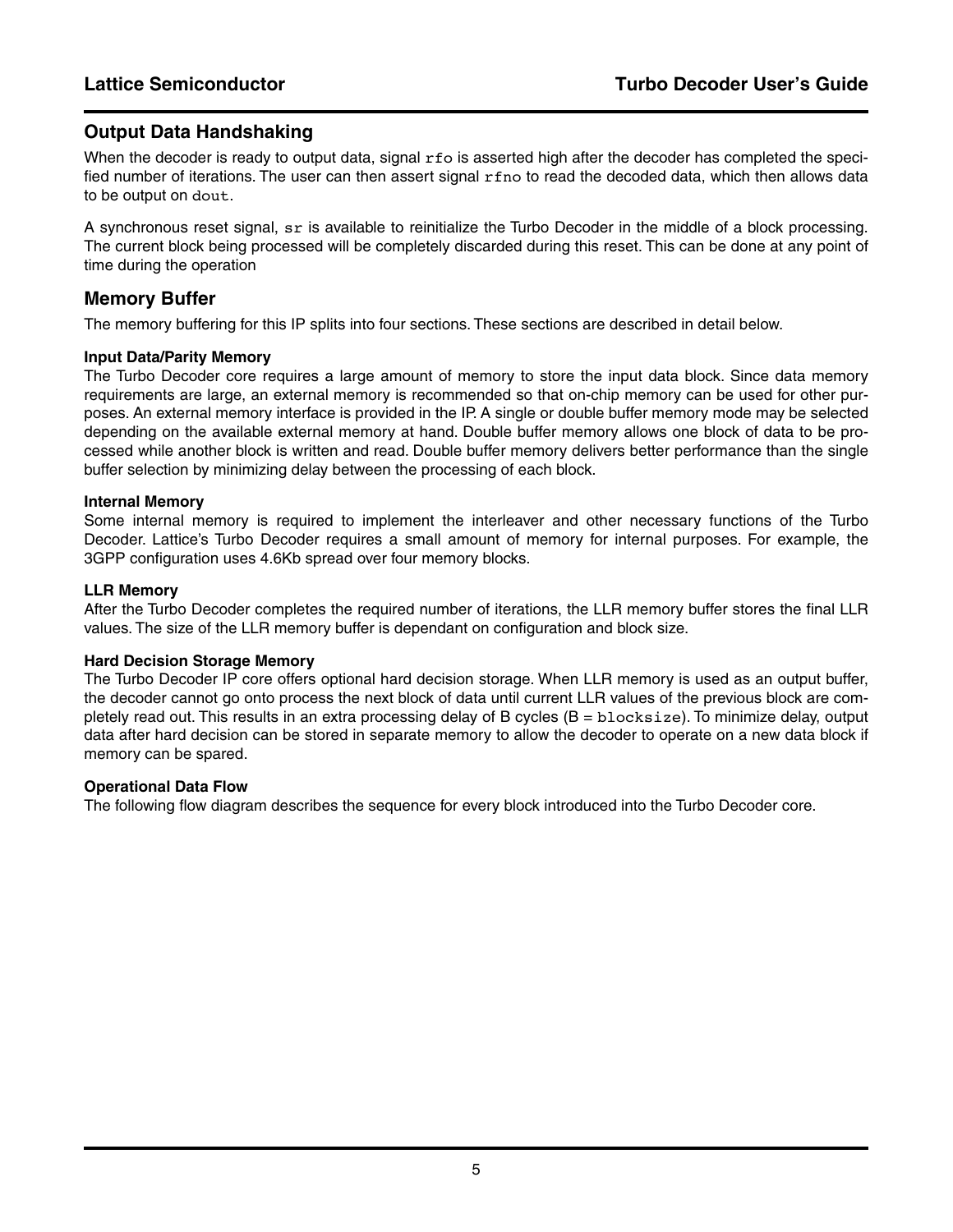#### *Figure 3. Turbo Decoder Data Flow*



[Figure 4](#page-5-0) shows the loading of block size and iterations for the current input block with assertion of input signal blocksizeset(ipcfgset) after asynchronous reset rstn has been de-asserted. After the reset assertion, the Turbo Decoder asserts rfi to indicate that it can receive a data block. At the same time the decoder de-asserts rfo signal to show that there is no data available to give any hard decisions at the output.

<span id="page-5-0"></span>*Figure 4. Initialization and Data Input to Decoder*

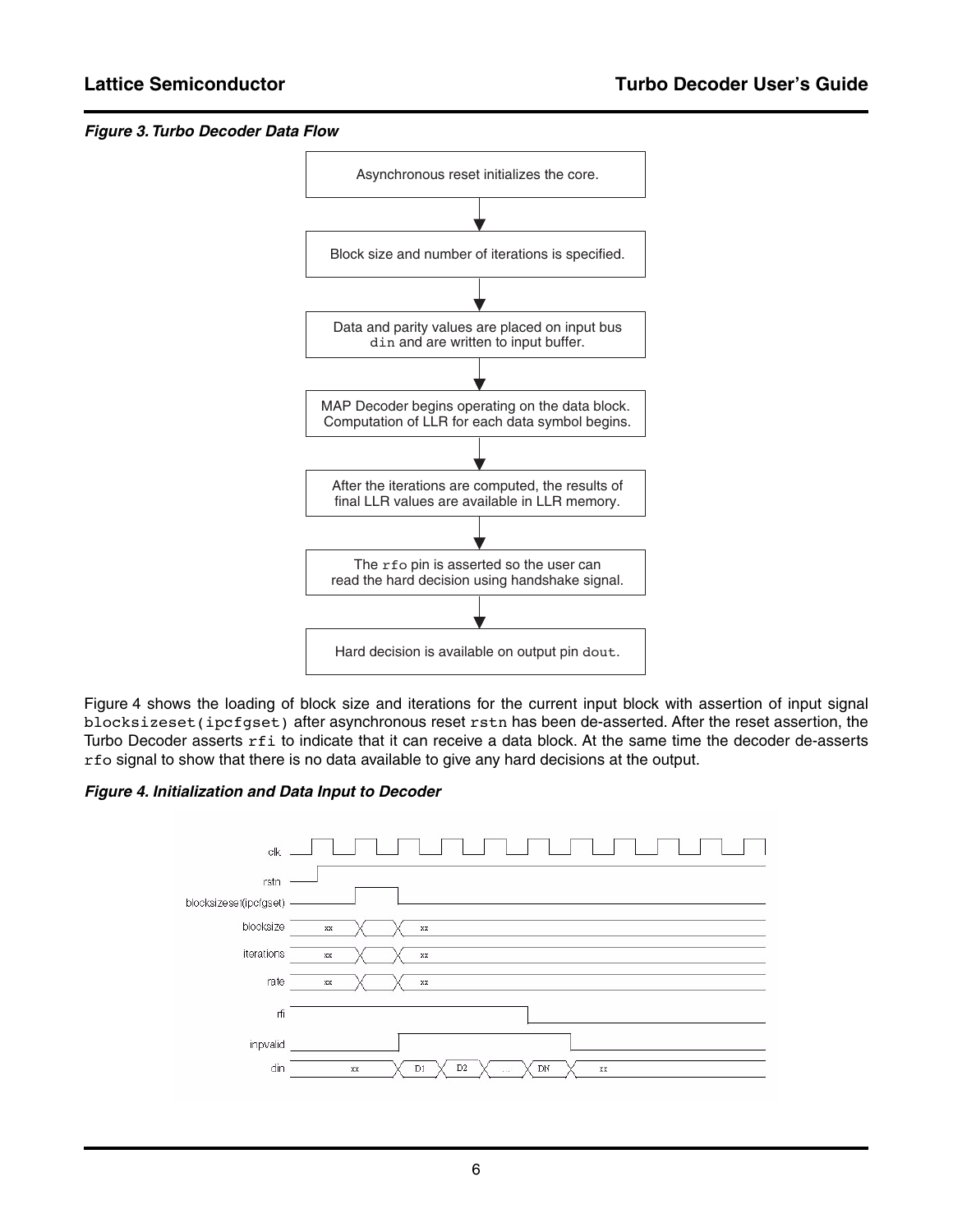Note: Signals are transferred on the rising edge. N is the block size.

[Figure 5](#page-6-0) shows the timing for data output. Once the Turbo Decoder has completed processing the data for a given number of iterations it is ready to output the hard decision data. The decoder indicates this by asserting signal  $rfo$ . Once the user detects this signal, rfno can be asserted to indicate that the output data can be received on the output port dout. Thus for every rfno asserted the decoder will output the hard decision on the output port dout. Once the decoder has output all data it will lower the rfo signal.

#### <span id="page-6-0"></span>*Figure 5. Decoder Output When Processing is Done*



Note: Signals are transferred on the rising edge. N is the block size.

[Figure 6](#page-6-1) illustrates how inpvalid can be used to control the flow of data into the decoder. The input data is received in conjunction with input signal inpvalid. When inpvalid is asserted the input data on port din is taken as valid data and written into the input data memory buffer. When the input port inpvalid is de-asserted, the Turbo Decoder core ignores the value on din.

#### <span id="page-6-1"></span>*Figure 6. Input Data Handshaking with inpvalid Going Low*



Note: Signals are transferred on the rising edge. N is the block size.

[Figure 7](#page-7-0) shows how rfno can be used to control the flow of data from the Turbo Decoder core. The output handshake signals are rfo and rfno. Once the decoder is ready to give out the hard decision data it asserts rfo. The receiving system will then assert the rfno signal when it is ready to receive the data. The decoder now puts the hard decision data value on the port dout. When the decoder has output the last data it lowers rfo to indicate that no more hard decision data is available in the decoder.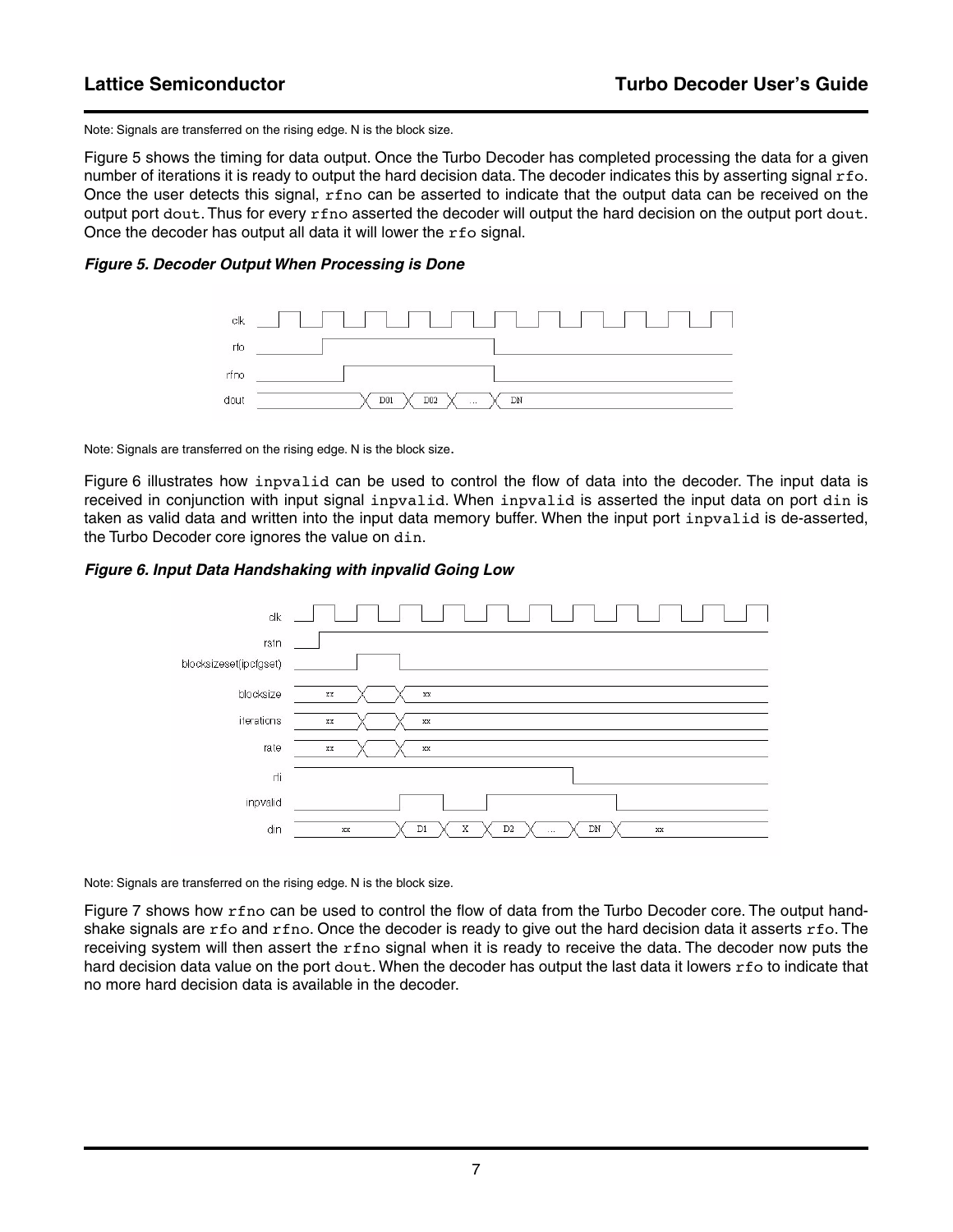#### <span id="page-7-0"></span>*Figure 7. Output Handshake with rfno Signal Going Low*



Note: Signals are transferred on the rising edge. N is the block size.

When the decoder is processing data it will lower rfi if it cannot receive another data block. This occurs in two different scenarios. If only a single buffer has been chosen then the decoder will de-assert the rfi signal as soon as an input data block is read in completely. In case of double buffer memory the decoder will lower rfi when it has two blocks in memory and one of them is still being processed. Once the decoder completes processing the block, it will assert both rfo and rfi. As shown in [Figure 8](#page-7-1), the average processing delay for the Turbo Decoder in the case of 3GPP is 2.13xBxI, where B is the block size and I is the number of iterations.

<span id="page-7-1"></span>



Note: Signals are transferred on the rising edge.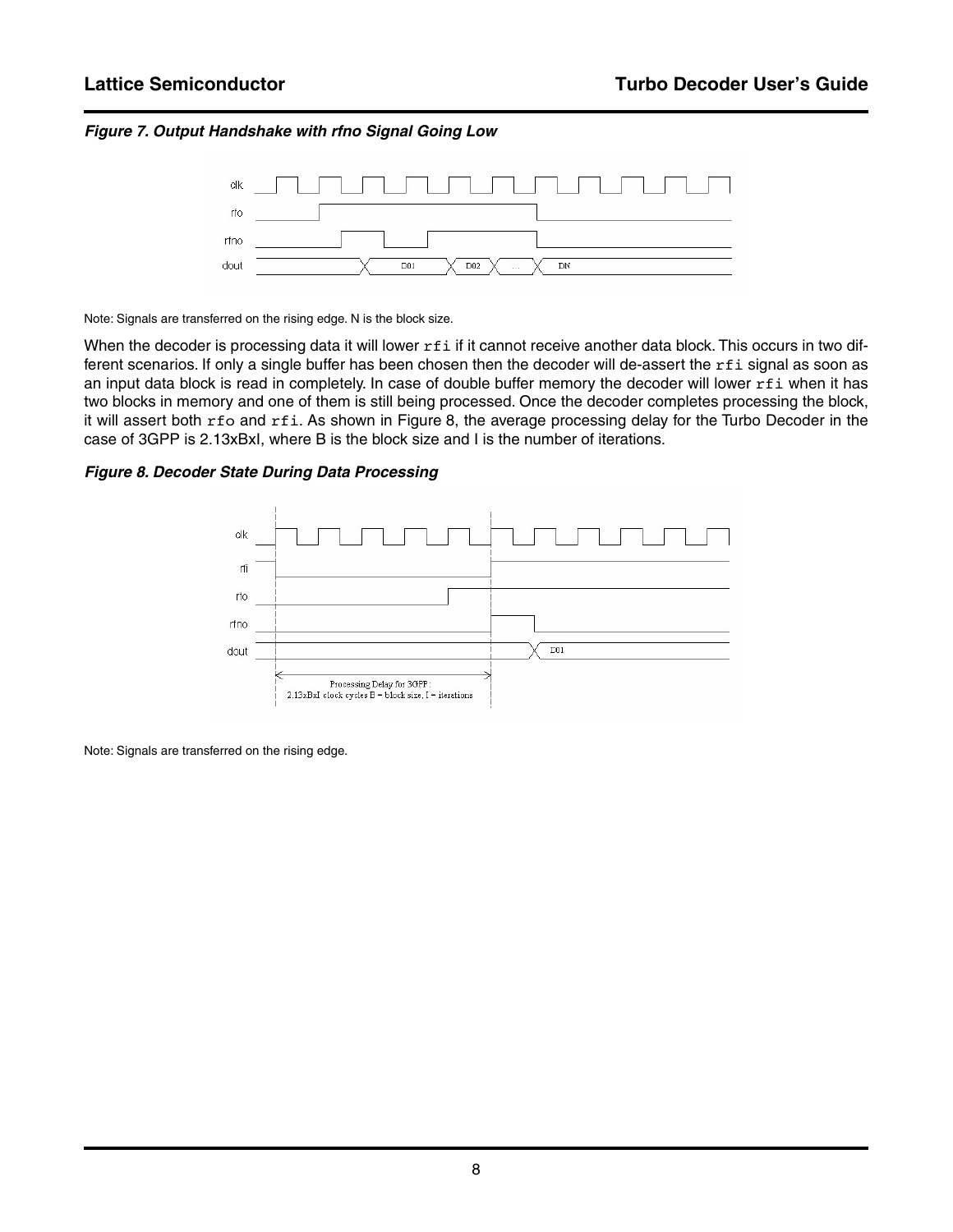# **Parameter Descriptions**

User-configurable parameters for each standard are shown in [Table 1](#page-8-0).

#### <span id="page-8-0"></span>*Table 1. User-Configurable Parameters*

| <b>Parameter Name</b>    | 3GPP                  | 3GPP2 <sup>1</sup>    | <b>CCSDS</b>          |
|--------------------------|-----------------------|-----------------------|-----------------------|
| Decoder type             | 3GPP                  | 3GPP2                 | <b>CCSDS</b>          |
| Number of states         | 8                     | 8                     | 16                    |
| Maximum block size       | Default: 5114         | Default: 20730        | Default: 8920         |
| Input data width         | Range: 3-6            | Range: 3-6            | Range: 3-6            |
|                          | Default: 6            | Default: 6            | Default: 6            |
| Window size              | Range: 16 or 32       | Range: 16 or 32       | Range: 16 or 32       |
|                          | Default: 16           | Default: 16           | Default: 16           |
| External memory          | Range: Yes or No      | Range: Yes or No      | Range: Yes or No      |
|                          | Default: Yes          | Default: Yes          | Default: Yes          |
| Double buffer            | Range: Yes or No      | Range: Yes or No      | Range: Yes or No      |
|                          | Default: Yes          | Default: Yes          | Default: Yes          |
| Decoder algorithm        | Max Log Map (Default) | Max Log Map (Default) | Max Log Map (Default) |
|                          | Log Map               | Log Map               | Log Map               |
| External memory pipeline | Range: 1-6            | Range: 1-6            | Range: 1-6            |
|                          | Default: 1            | Default: 1            | Default: 1            |
| Hard decision storage    | Range: Yes or No      | Range: Yes or No      | Range: Yes or No      |
|                          | Default: Yes          | Default: Yes          | Default: Yes          |

1. 3GPP2 type is currently available only for LatticeEC™ and LatticeECP™ device families.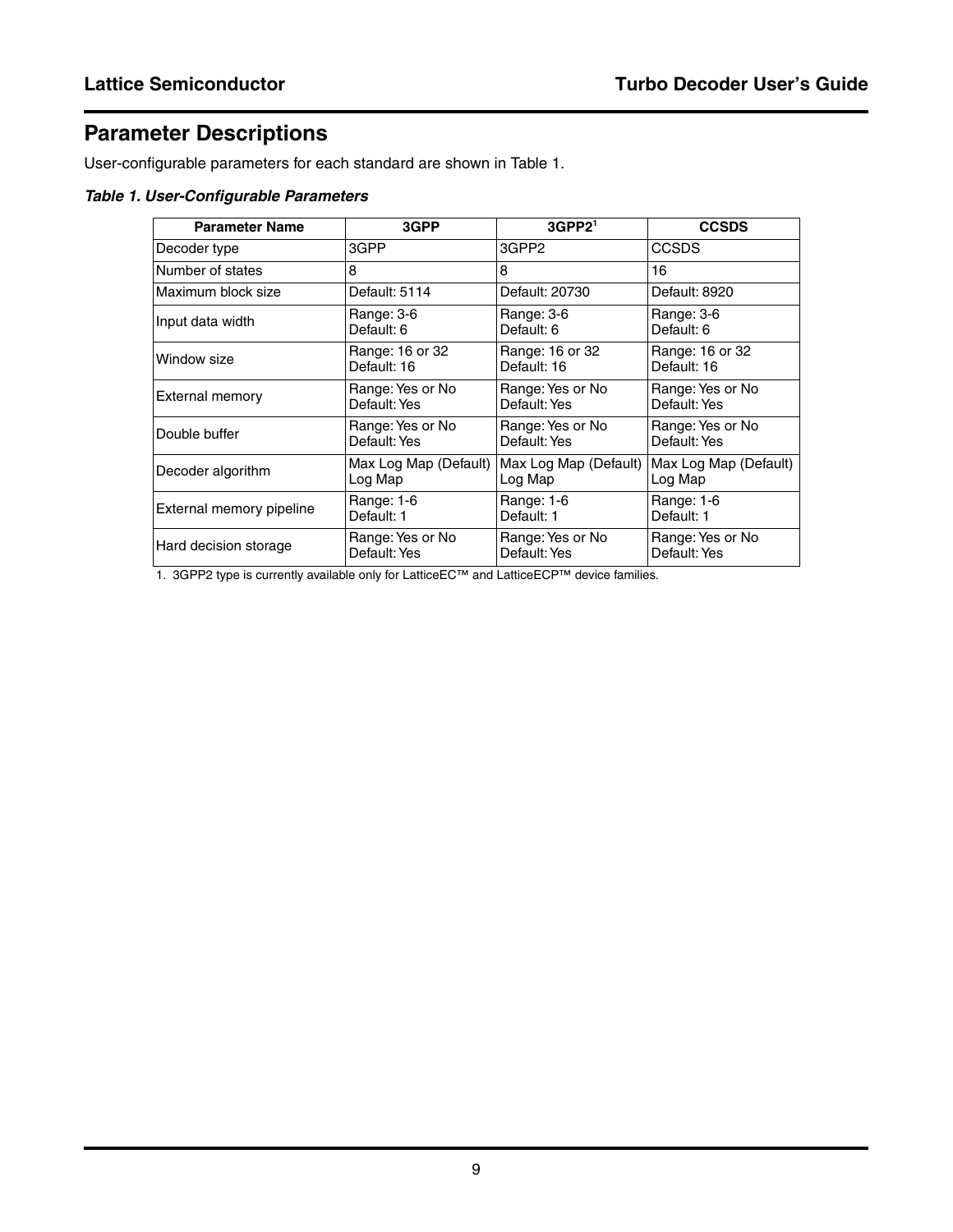# **Signal Descriptions**

[Table 2](#page-9-0) shows the signal descriptions for the input and output ports of the Turbo Decoder IP core.

<span id="page-9-0"></span>

|  |  |  |  | Table 2. Turbo Decoder Signal Definitions |
|--|--|--|--|-------------------------------------------|
|--|--|--|--|-------------------------------------------|

| <b>Port Name</b>            | I/O Type | <b>Width</b> | <b>Signal Description</b>                                                                                                                                                                                                                                    |
|-----------------------------|----------|--------------|--------------------------------------------------------------------------------------------------------------------------------------------------------------------------------------------------------------------------------------------------------------|
| clk                         | Input    | 1            | <b>System Clock</b>                                                                                                                                                                                                                                          |
| rstn                        | Input    | 1            | Active Low Asynchronous Reset                                                                                                                                                                                                                                |
| sr                          | Input    | 1            | Synchronous Reset                                                                                                                                                                                                                                            |
| din                         | Input    | $3-6$        | Data Input (soft encoded data from demodulator)                                                                                                                                                                                                              |
| dout                        | Output   | 1.           | Data Output                                                                                                                                                                                                                                                  |
| iterations                  | Input    | 4            | Input bus to set the number of decoding iterations. The valid values are from<br>1 to $15.$                                                                                                                                                                  |
| blocksiz-<br>eset(ipcfgset) | Input    | 1            | Interleaver initialization. blocksize on input pins can be changed and<br>accepted when this signal is asserted.                                                                                                                                             |
| inpvalid                    | Input    | 1            | Enables the decoder to read the data at din when asserted.                                                                                                                                                                                                   |
| rfi                         | Output   | 1            | Active High signal. Indicates that decoder is available to accept data. This<br>signal is de-asserted one data symbol before buffer is full.                                                                                                                 |
| blocksize                   | Input    | $13 - 15$    | Block size up to 20730 bits can be set depending on the configuration<br>selected. Block size ranges:<br>3GPP: 40-5114<br>3GPP2: 378-20730<br>CCSDS: 1784, 3568, 7136, 8920                                                                                  |
| rfno                        | Input    | 1            | Asserted to indicate successful reading of encoded data from dout.                                                                                                                                                                                           |
| rfo                         | Output   | 1            | When asserted encoded data is ready and available at dout.                                                                                                                                                                                                   |
| rate                        | Input    | 1 or $2$     | Determines the rate of the Turbo Decoder<br>For 3GPP, size 1 bit, 0-rate 1/3 and 1- rate 1/2<br>For 3GPP2, size 2 bits, 0-rate 1/2, 1- rate 1/3, 2- rate 1/4 and 3- rate 1/5<br>For CCSDS, size 2 bits, 0-rate 1/2, 1- rate 1/3, 2- rate 1/4 and 3- rate 1/6 |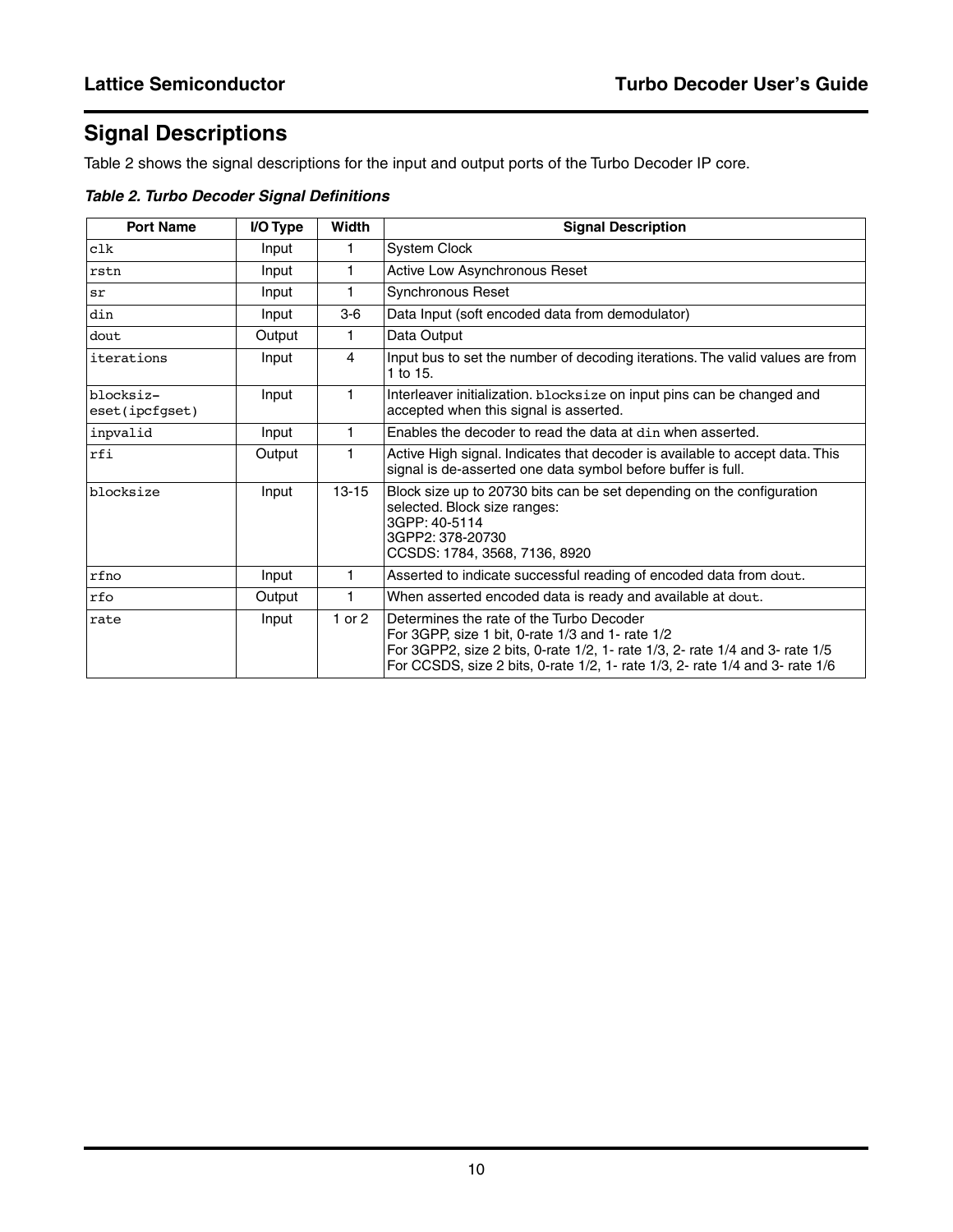## **Additional Signals for External Memory**

When external memory is used with this core additional signals are provided to form the interface to the external memory. These are detailed below.

### **3GPP**

In the case where external memory is selected, the I/O pins in [Table 3](#page-10-0) will be added to the block for exchanging data with the memory in the case of 3GPP. It is assumed that data and parity are stored in different memory buffers. Non-interleaved and interleaved parity are stored in different buffers.

| <b>Port Name</b> | I/O Type | Width     | <b>Signal Description</b>               |
|------------------|----------|-----------|-----------------------------------------|
| g1_dat_buf1      | Input    | 3-6       | Information data port 1                 |
| g2_dat_buf1      | Input    | 3-6       | Information data port 2                 |
| g1_par_odd1      | Input    | 3-6       | Parity 1 (systematic) data port 1       |
| g2_par_odd1      | Input    | $3-6$     | Parity 1 (systematic) data port 2       |
| g1_par_even1     | Input    | $3-6$     | Parity 2 (interleaved) data port 1      |
| g2_par_even1     | Input    | 3-6       | Parity 2 (interleaved) data port 2      |
| data_to_mem      | Output   | 3-6       | Information/parity data to memory       |
| data_waddr       | Output   | 3-6       | Information/parity Write address        |
| wren dat buf1    | Output   | 1         | Write enable for Information data       |
| wren par1 buf1   | Output   | 1         | Write enable for parity 1 (systematic)  |
| wren par2 buf1   | Output   | 1         | Write enable for parity 2 (interleaved) |
| g1_rden          | Output   | 1         | Information/parity read enable port 1   |
| g2_rden          | Output   | 1         | Information/parity read enable port 2   |
| g1_dat_raddr     | Output   | $11 - 15$ | Information read address port 1         |
| g2_dat_raddr     | Output   | $11 - 15$ | Information read address port 2         |
| g1_par_raddr     | Output   | $11 - 15$ | Parity read address port 1              |
| g2_par_raddr     | Output   | $11 - 15$ | Parity read address port 2              |

<span id="page-10-0"></span>*Table 3. Additional I/Os Due to External Memory for 3GPP*

In the case where double buffering is selected along with the external memory the I/O pins in [Table 4](#page-10-1) will also be added to the core for exchanging data with the second buffer in the case of 3GPP.

<span id="page-10-1"></span>*Table 4. Additional I/Os Due to Double Buffering for 3GPP*

| <b>Port Name</b> | I/O Type | Width | <b>Signal Description</b>               |
|------------------|----------|-------|-----------------------------------------|
| g1_dat_buf2      | Input    | $3-6$ | Information data port 1                 |
| g2 dat buf2      | Input    | $3-6$ | Information data port 2                 |
| g1 par odd2      | Input    | 3-6   | Parity 1 (systematic) data port 1       |
| g2 par odd2      | Input    | $3-6$ | Parity 1 (systematic) data port 2       |
| g1 par even2     | Input    | $3-6$ | Parity 2 (interleaved) data port 1      |
| g2_par_even2     | Input    | $3-6$ | Parity 2 (interleaved) data port 2      |
| wren_dat_buf2    | Output   |       | Write enable for Information data       |
| wren_par1_buf2   | Output   |       | Write enable for parity 1 (systematic)  |
| wren_par2_buf2   | Output   |       | Write enable for parity 2 (interleaved) |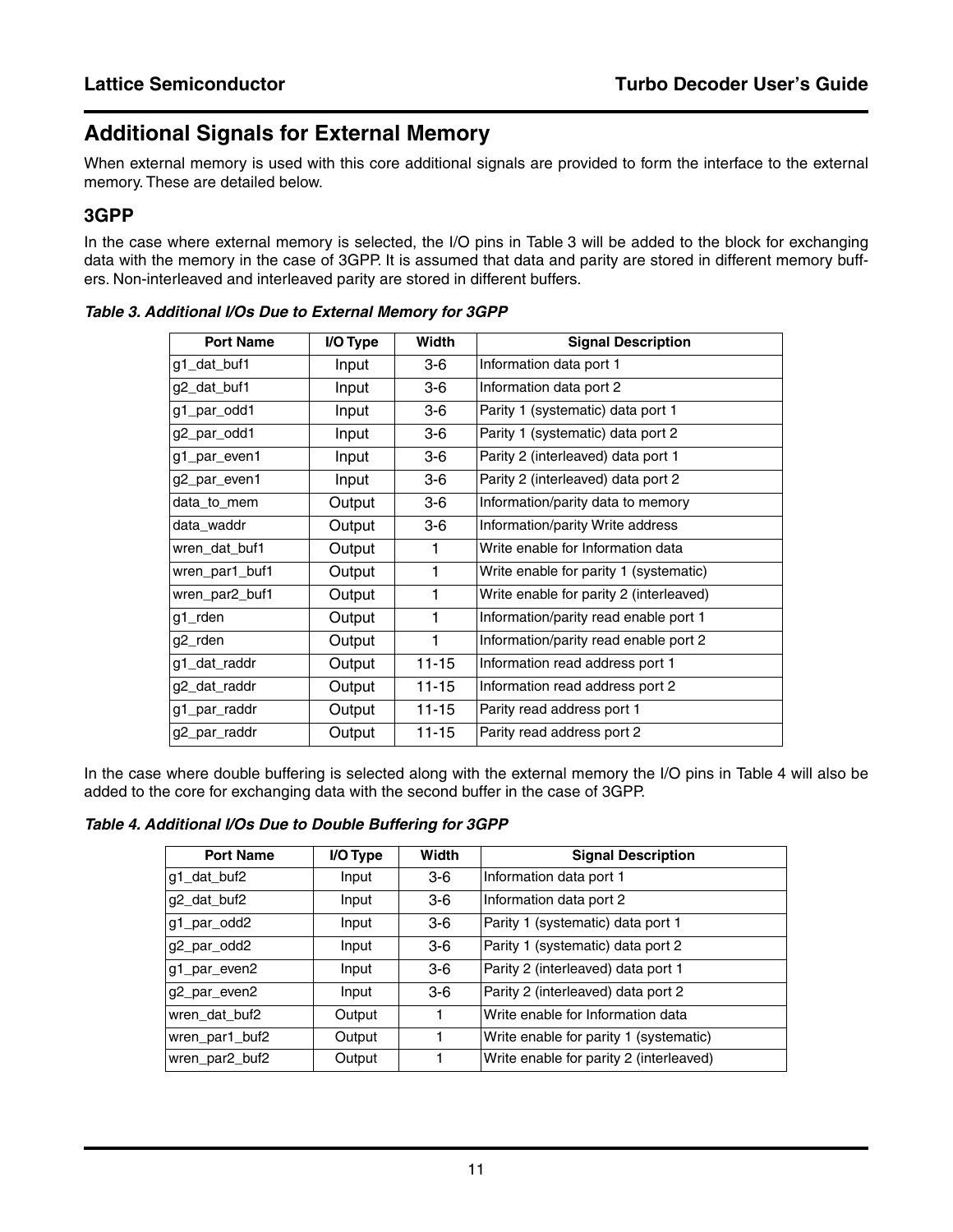## **CCSDS**

For CCSDS decoder type, in the case that an external memory is selected; the following additional pins are required. It is assumed that data and parity are stored in different memory buffers. Non-interleaved and interleaved parity are stored in different buffers.

| <b>Port Name</b> | I/O Type | Width | <b>Signal Description</b>               |
|------------------|----------|-------|-----------------------------------------|
| g1_par2_odd1     | Input    | $3-6$ | Parity 3 (systematic) data port 1       |
| g2_par2_odd1     | Input    | $3-6$ | Parity 3 (systematic) data port 2       |
| g1_par3_odd1     | Input    | 3-6   | Parity 4 (systematic) data port 1       |
| g2 par3 odd1     | Input    | $3-6$ | Parity 4 (systematic) data port 2       |
| g1_par3_even1    | Input    | $3-6$ | Parity 5 (interleaved) data port 1      |
| g2 par3 even1    | Input    | $3-6$ | Parity 5 (interleaved) data port 2      |
| wren_par3_buf1   | Output   | 1     | Write enable for parity 3 (systematic)  |
| wren par4 buf1   | Output   | 1     | Write enable for parity 4 (systematic)  |
| wren_par5_buf1   | Output   |       | Write enable for parity 5 (interleaved) |

*Table 5. Additional I/Os Due to External Memory for CCSDS*

Note: These ports are in addition to the ports listed for 3GPP in [Table 3.](#page-10-0)

In the case where double buffer is selected along with the external memory the I/O pins in [Table 6](#page-11-0) will also be added to the core for exchanging data with the second buffer in the case of CCSDS.

<span id="page-11-0"></span>*Table 6. Additional I/Os Due to Double Buffering for CCSDS*

| <b>Port Name</b> | I/O Type | Width | <b>Signal Description</b>               |
|------------------|----------|-------|-----------------------------------------|
| g1 par2 odd2     | Input    | $3-6$ | Parity 3 (systematic) data port 1       |
| g2_par2_odd2     | Input    | 3-6   | Parity 3 (systematic) data port 2       |
| g1 par3 odd2     | Input    | 3-6   | Parity 4 (systematic) data port 1       |
| g2 par3 odd2     | Input    | 3-6   | Parity 4 (systematic) data port 2       |
| g1 par3 even2    | Input    | $3-6$ | Parity 5 (interleaved) data port 1      |
| g2_par3_even2    | Input    | $3-6$ | Parity 5 (interleaved) data port 2      |
| wren_par3_buf2   | Output   | 1     | Write enable for parity 3 (systematic)  |
| wren_par4_buf2   | Output   | 1     | Write enable for parity 4 (systematic)  |
| wren_par5_buf2   | Output   | 1     | Write enable for parity 5 (interleaved) |

Note: These ports are in addition to the ports listed for 3GPP in [Table 4.](#page-10-1)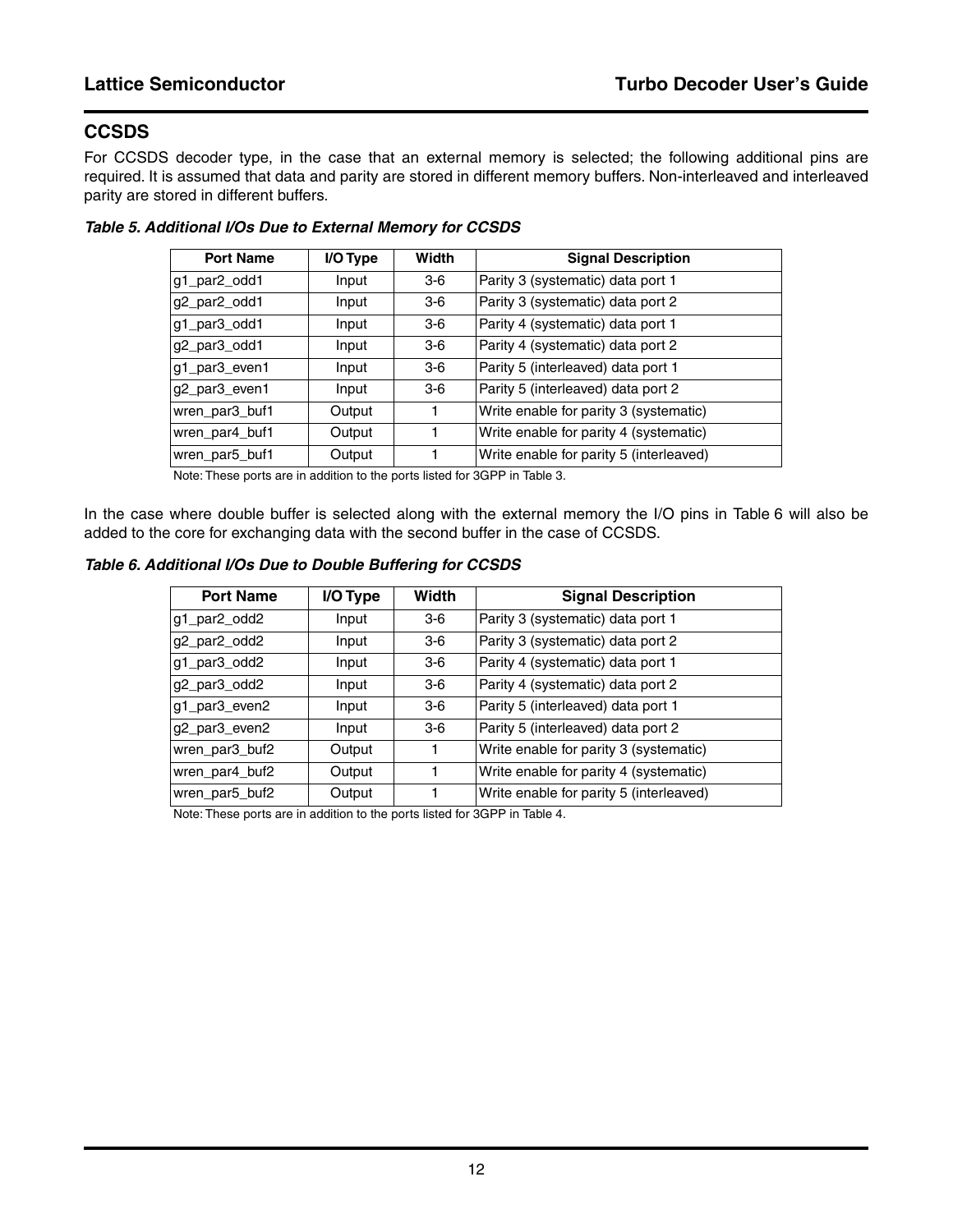## **3GPP2**

For the 3GPP2 decoder type, in the case that an external memory is selected; the following additional pins are required. It is assumed that data and parity are stored in different memory buffers. Non-interleaved and interleaved parity are stored in different buffers.

| <b>Port Name</b>                                                           | I/O Type | Width | <b>Signal Description</b>               |
|----------------------------------------------------------------------------|----------|-------|-----------------------------------------|
| g1_par2_odd1                                                               | Input    | $3-6$ | Parity 3 (systematic) data port 1       |
| g2_par2_odd1                                                               | Input    | $3-6$ | Parity 3 (systematic) data port 2       |
| g1_par2_even1                                                              | Input    | $3-6$ | Parity 4 (interleaved) data port 1      |
| g2_par2_even1                                                              | Input    | $3-6$ | Parity 4 (interleaved) data port 2      |
| wren_par3_buf1                                                             | Output   |       | Write enable for parity 3 (systematic)  |
| wren_par4_buf1                                                             | Output   |       | Write enable for parity 4 (interleaved) |
| Mata, Thagan was the anglished that the second linted for OODD in Table O. |          |       |                                         |

*Table 7. Additional I/Os Due to External Memory for 3GPP2*

Note: These ports are in addition to the ports listed for 3GPP in [Table 3.](#page-10-0)

In the case where a double buffer is selected along with the external memory, the I/O pins in [Table 8](#page-12-0) will also be added to the core for exchanging data with the second buffer in the case of 3GPP2.

#### <span id="page-12-0"></span>*Table 8. Additional I/Os Due to Double Buffering for 3GPP2*

| <b>Port Name</b> | I/O Type | Width | <b>Signal Description</b>               |
|------------------|----------|-------|-----------------------------------------|
| g1 par2 odd2     | Input    | $3-6$ | Parity 3 (systematic) data port 1       |
| g2_par2_odd2     | Input    | $3-6$ | Parity 3 (systematic) data port 2       |
| g1_par2_even2    | Input    | $3-6$ | Parity 4 (interleaved) data port 1      |
| g2_par2_even2    | Input    | $3-6$ | Parity 4 (interleaved) data port 2      |
| wren_par3_buf2   | Output   |       | Write enable for parity 3 (systematic)  |
| wren_par4_buf2   | Output   |       | Write enable for parity 4 (interleaved) |

Note: These ports are in addition to the ports listed for 3GPP in [Table 4.](#page-10-1)

## **IPexpress™ User-Configurable Core**

The Turbo Decoder core is an IPexpress User-Configurable IP core, which allows designers to configure the IP and generate netlists as well as simulation files for use in designs. The IPexpress flow also supports a hardware evaluation capability, making it possible to create versions of the IP core that operate in hardware for a limited period of time without requiring the purchase of an IP license.

To download a full evaluation version of this IP core, please go to the Lattice IP Server tab in the ispLEVER® IPexpress GUI window. All ispLeverCORE™ IP cores available for download are visible on this tab.

## **References**

The Lattice Turbo Decoder IP core is compliant with two standards: 3GPP and CCSDS. More information about each standard can be referenced at the following locations.

- The 3rd Generation Partnership Project (www.3gpp.org) provides specifications to 3GPP TS 25.212 v4.2.0 (2001-09) standards.
- The Consultative Committee for Space Data Systems (www.ccsds.org) provides specifications to CCSDS 101.0- B-5 standards.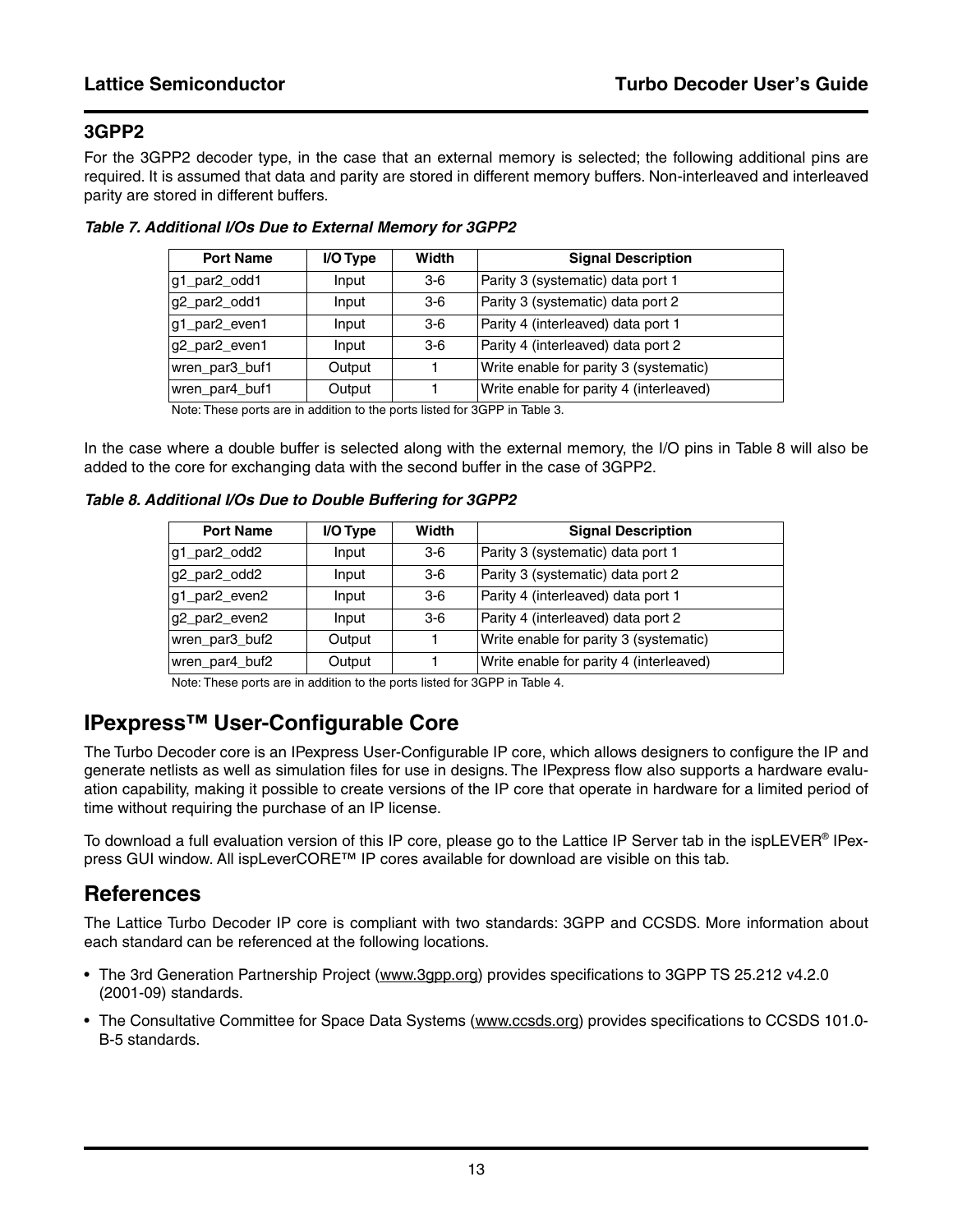# **Technical Support Assistance**

Hotline: 1-800-LATTICE (North America) +1-503-268-8001 (Outside North America) e-mail: techsupport@latticesemi.com Internet: www.latticesemi.com

# **Revision History**

| Date             | Version | <b>Change Summary</b>                                              |
|------------------|---------|--------------------------------------------------------------------|
|                  |         | Previous Lattice releases.                                         |
| December 2006    | 04.1    | Added IPexpress User-Configurable Core section.                    |
|                  |         | Updated LatticeECP/EC appendix.                                    |
|                  |         | Added support for LatticeECP2, LatticeXP and LatticeSC.            |
| December 2006    | 04.2    | Updated appendices. Added support for Lattice ECP2M device family. |
| <b>July 2007</b> | 04.3    | Updated to support LatticeXP2 devices with ispLEVER 7.0.           |
| November 2008    | 04.4    | Updated signal names.                                              |
|                  |         | Updated appendices.                                                |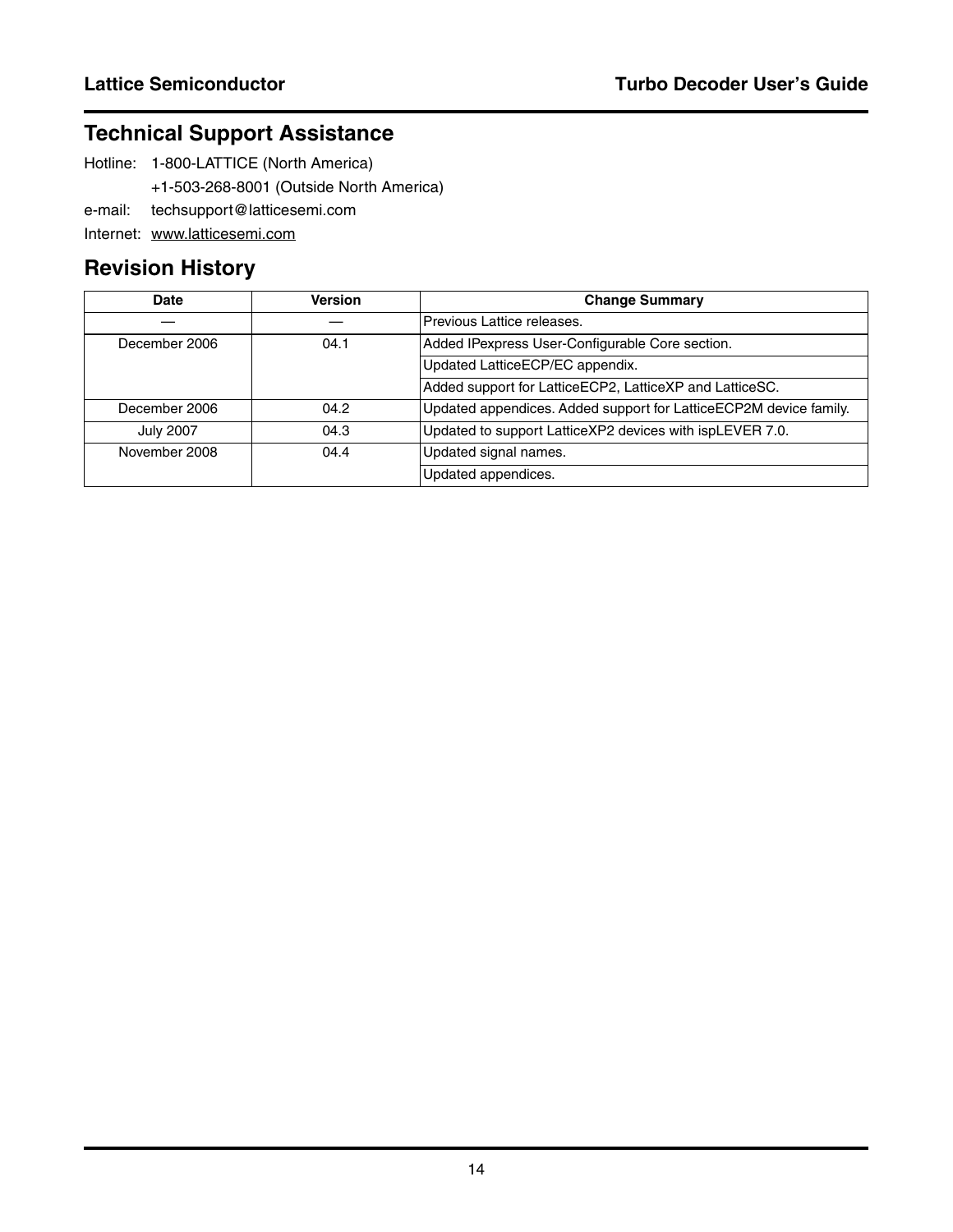# **Appendix for ORCA® Series 4 FPGAs**

| Table 9. Performance and Utilization <sup>1</sup> |  |  |  |  |
|---------------------------------------------------|--|--|--|--|
|---------------------------------------------------|--|--|--|--|

| <b>Parameter File</b>      | Mode         | <b>Parameters</b> | ORCA 4<br><b>PFUs</b> | <b>LUTs</b> | <b>Registers</b> | PIO | <b>EBR</b> | <sup>T</sup> MAX<br>(MHz) |
|----------------------------|--------------|-------------------|-----------------------|-------------|------------------|-----|------------|---------------------------|
| 001.lpc<br>turbo deco o4 1 | 3GPP         | See Table 1       | 1235                  | 3750        | 3569             | 184 | 10         | 46                        |
| 003.lpc<br>turbo deco o4 1 | <b>CCSDS</b> | See Table 1       | 1708                  | 3109        | 4859             | 269 | 16         | 36                        |

1. Performance and utilization characteristics are generated targeting an OR4E06-2BA352 in ispLEVER 3.0 software.

## **Ordering Part Number**

The Ordering Part Number (OPN) for all configurations of the Turbo Decoder core targeting ORCA Series 4 devices is TURBO-DECO-O4-N1. [Table 1](#page-8-0) lists the netlists that are available in Evaluation Package, which can be downloaded from the Lattice web site at www.latticesemi.com. Use the IPexpress software tool to help generate new configurations of this IP core. IPexpress is the Lattice IP configuration utility, and is included as a standard feature of the ispLEVER design tools. Details regarding the usage of IPexpress can be found in the IPexpress and ispLEVER help system. For more information on the ispLEVER design tools, visit the Lattice web site at: www.latticesemi.com/software.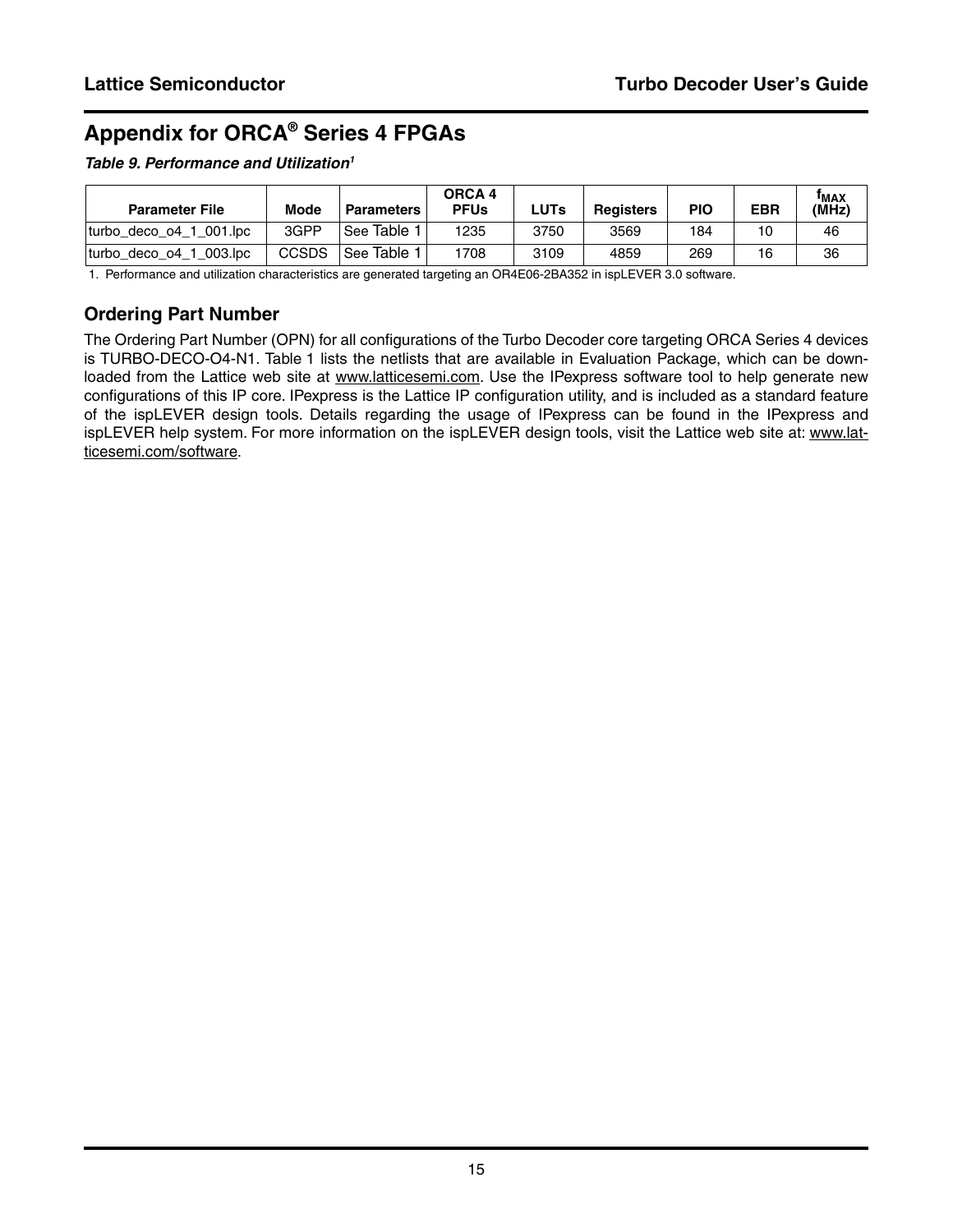# **Appendix for ispXPGA® FPGAs**

#### *Table 10. Performance and Utilization1*

| <b>Parameter File</b>             | Mode         | <b>Parameters</b> | <b>ispXPGA</b><br><b>PFUs</b> | <b>LUTs</b> | <b>Registers</b> | PIO | <b>EBR</b> | <b>'MAX</b><br>(MHz) |
|-----------------------------------|--------------|-------------------|-------------------------------|-------------|------------------|-----|------------|----------------------|
| turbo_deco_xp_1_001.lpc           | 3GPP         | See Table 1       | 2167                          | 4586        | 3628             | 184 | 32         | 52                   |
| 003.lpc<br>$ turbo_{deco_xpp_1} $ | <b>CCSDS</b> | See Table 1       | 3486                          | 5834        | 4966             | 269 | 49         | 46                   |

1. Performance and utilization characteristics are generated targeting an LFX1200B-04FE680C in ispLEVER 3.x software. The evaluation version of this IP core only works on this specific device density, package, and speed grade

## **Ordering Part Number**

The Ordering Part Number (OPN) for all configurations of the Turbo Decoder core targeting ispXPGA devices is TURBO-DECO-XP-N1. [Table 1](#page-8-0) lists the netlists available as Evaluation Packages for the ispXPGA device, which can be downloaded from the Lattice web site at www.latticesemi.com. Use the IPexpress software tool to help generate new configurations of this IP core. IPexpress is the Lattice IP configuration utility, and is included as a standard feature of the ispLEVER design tools. Details regarding the usage of IPexpress can be found in the IPexpress and ispLEVER help system. For more information on the ispLEVER design tools, visit the Lattice web site at: www.latticesemi.com/software.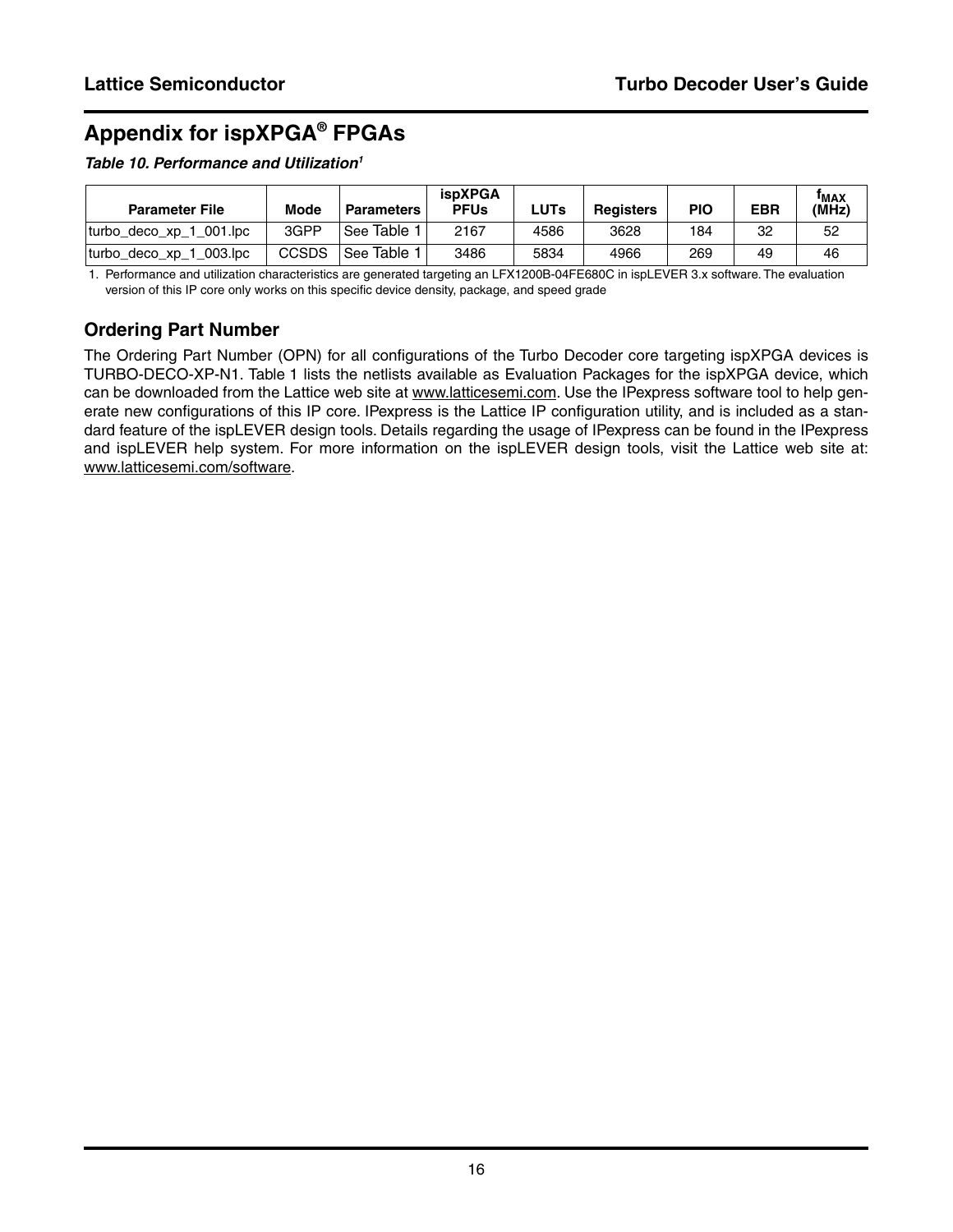# **Appendix for LatticeECP/EC FPGAs**

*Table 11. Performance and Utilization1*

| <b>IPexpress</b><br>User-Configurable Mode | <b>SLICES</b> | <b>LUTs</b> | <b>Registers</b> | I/Os | svsMEM™<br><b>EBRs</b> | ™ах<br>(MHz) |
|--------------------------------------------|---------------|-------------|------------------|------|------------------------|--------------|
| 3GPP                                       | 2676          | 5230        | 2838             | 184  |                        | 82           |
| 3GPP <sub>2</sub>                          | 2834          | 5510        | 3020             | 249  | 49                     | 84           |
| <b>CCSDS</b>                               | 4124          | 8093        | 4294             | 269  | 25                     | 68           |

1. Performance and utilization characteristics are generated using LFECP33E-5F672C, with Lattice's ispLEVER v.7.1 SP1 software. When using this IP core in a different density, speed, or grade within the LatticeECP/EC family, performance and utilization may vary.

## **Ordering Part Number**

The Ordering Part Number (OPN) for all configurations of the Turbo Decoder core targeting LatticeECP devices is TURBO-DECO-E2-U3. [Table 1](#page-8-0) lists the parameter settings that are available for the Turbo Decoder. Use the IPexpress software tool to help generate new configurations of this IP core. IPexpress is the Lattice IP configuration utility, and is included as a standard feature of the ispLEVER design tools. Details regarding the usage of IPexpress can be found in the IPexpress and ispLEVER help system. For more information on the ispLEVER design tools, visit the Lattice web site at: www.latticesemi.com/software.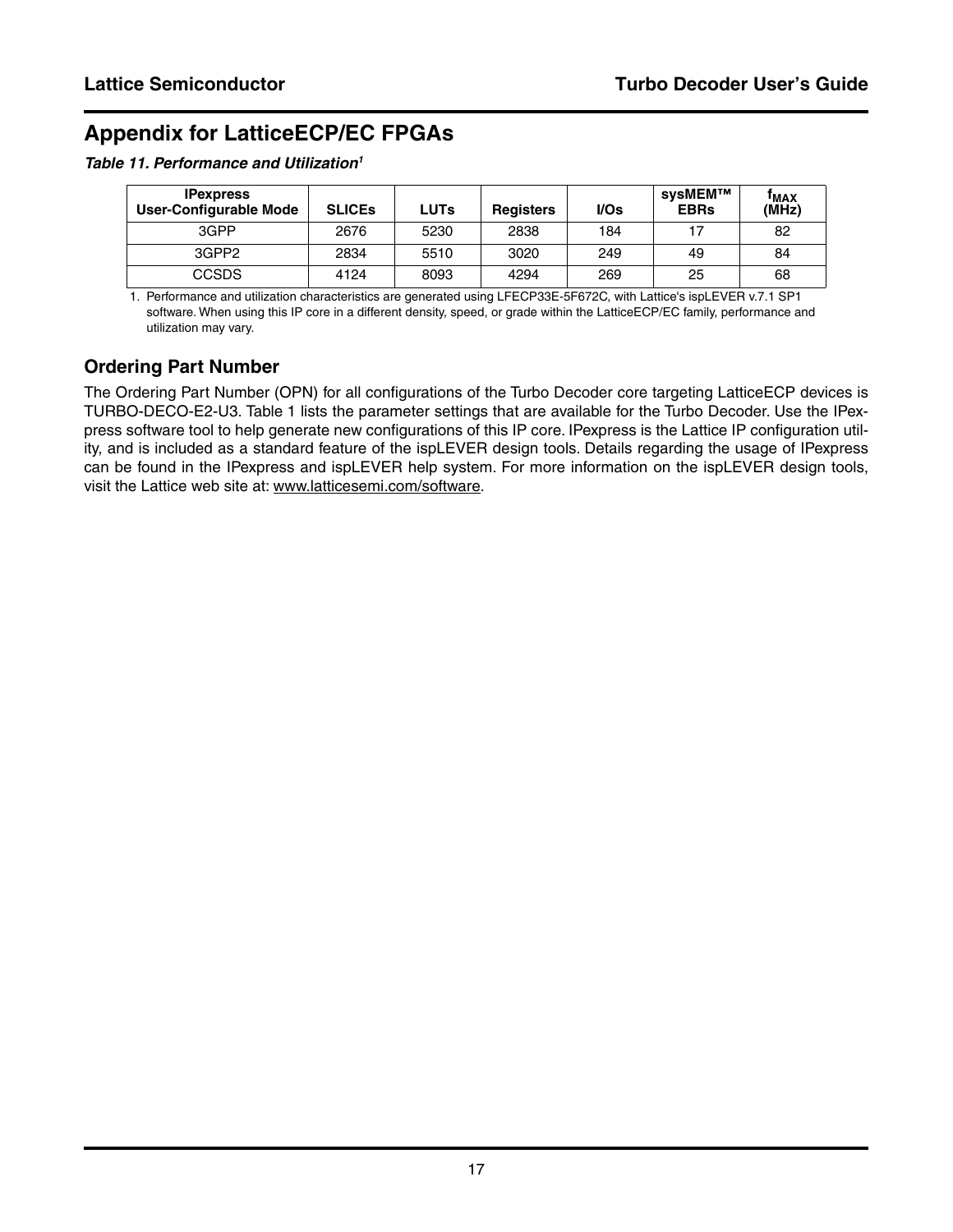# **Appendix for LatticeECP2™ FPGAs**

|  | Table 12. Performance and Utilization <sup>1</sup> |  |  |
|--|----------------------------------------------------|--|--|
|--|----------------------------------------------------|--|--|

| <b>IPexpress</b><br>User-Configurable Mode | <b>SLICES</b> | <b>LUTs</b> | <b>Registers</b> | I/Os | sysMEM™<br><b>EBRs</b> | <b>IMAX</b><br>(MHz) |
|--------------------------------------------|---------------|-------------|------------------|------|------------------------|----------------------|
| 3GPP                                       | 2732          | 5365        | 2831             | 184  | 13                     | 126                  |
| 3GPP <sub>2</sub>                          | 2801          | 5490        | 3015             | 249  | 27                     | 124                  |
| <b>CCSDS</b>                               | 4274          | 8433        | 4295             | 269  | 16                     | 115                  |

1. Performance and utilization characteristics are generated using LFE2-70E-7F672C, with Lattice's ispLEVER v.7.1 SP1 software. When using this IP core in a different density, speed, or grade within the LatticeECP2 family, performance and utilization may vary.

### **Ordering Part Number**

The Ordering Part Number (OPN) for all configurations of the Turbo Decoder core targeting LatticeECP2 devices is TURBO-ENCO-P2-U3. [Table 1](#page-8-0) lists the parameter settings that are available for the Turbo Decoder. Use the IPexpress software tool to help generate new configurations of this IP core. IPexpress is the Lattice IP configuration utility, and is included as a standard feature of the ispLEVER design tools. Details regarding the usage of IPexpress can be found in the IPexpress and ispLEVER help system. For more information on the ispLEVER design tools, visit the Lattice web site at: www.latticesemi.com/software.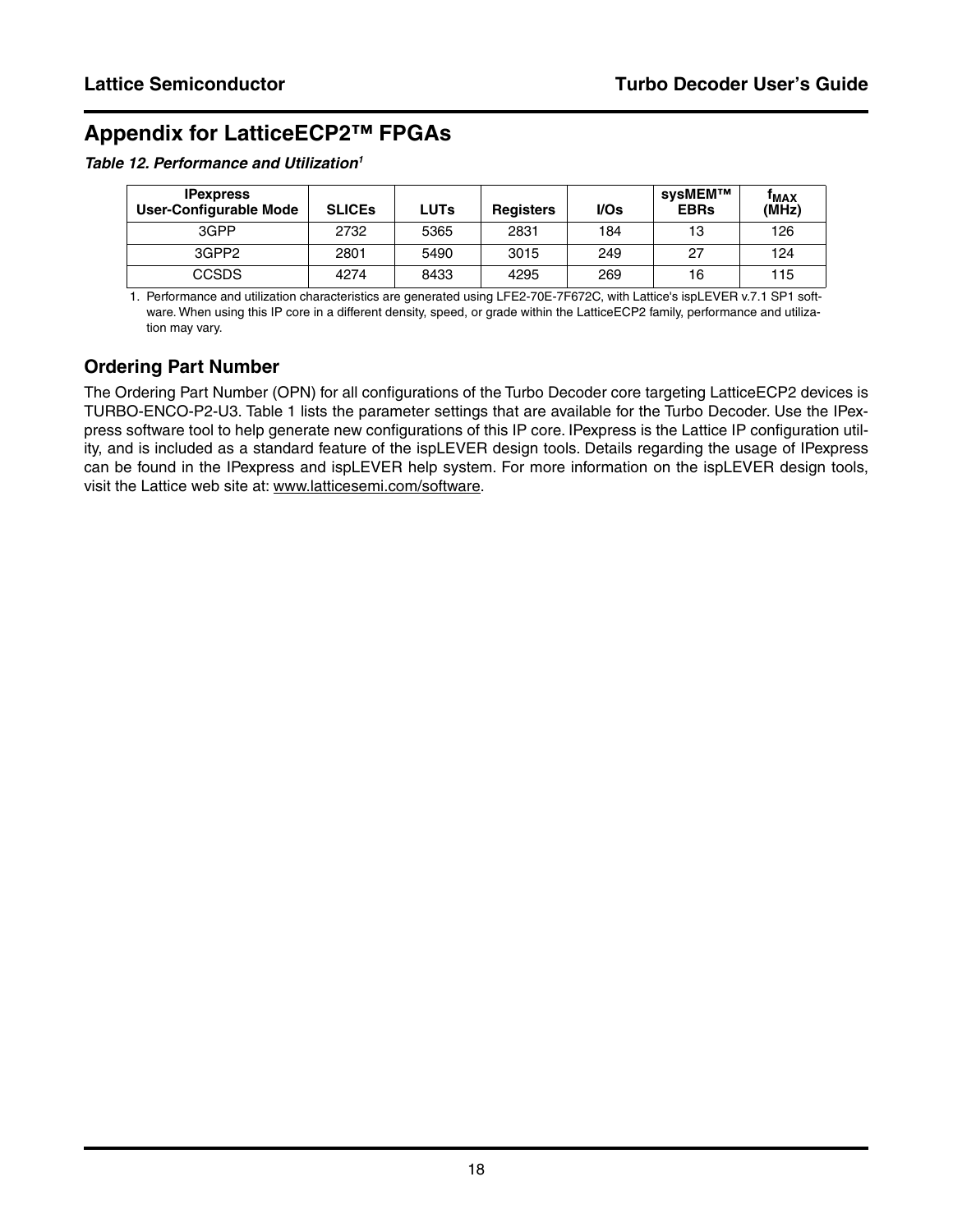# **Appendix for LatticeECP2M™ FPGAs**

|  | Table 13. Performance and Utilization <sup>1</sup> |  |  |
|--|----------------------------------------------------|--|--|
|--|----------------------------------------------------|--|--|

| <b>IPexpress</b><br>User-Configurable Mode | <b>SLICES</b> | <b>LUTs</b> | <b>Registers</b> | I/Os | sysMEM™<br><b>EBRs</b> | <sup>†</sup> MAX<br>(MHz) |
|--------------------------------------------|---------------|-------------|------------------|------|------------------------|---------------------------|
| 3GPP                                       | 2747          | 5403        | 3085             | 184  | 13                     | 110                       |
| 3GPP <sub>2</sub>                          | 2712          | 5311        | 3312             | 249  | 27                     | 111                       |
| <b>CCSDS</b>                               | 4238          | 8350        | 4540             | 269  | 16                     | 100                       |

1. Performance and utilization characteristics are generated using LFE2M-35E-7F672C, with Lattice's ispLEVER 7.1 SP 1 software. When using this IP core in a different density, speed, or grade within the LatticeECP2M family, performance and utilization may vary.

### **Ordering Part Number**

The Ordering Part Number (OPN) for all configurations of the Turbo Decoder core targeting LatticeECP2M devices is TURBO-DECO-PM-U3. [Table 1](#page-8-0) lists the parameter settings that are available for the Turbo Decoder. Use the IPexpress software tool to help generate new configurations of this IP core. IPexpress is the Lattice IP configuration utility, and is included as a standard feature of the ispLEVER design tools. Details regarding the usage of IPexpress can be found in the IPexpress and ispLEVER help system. For more information on the ispLEVER design tools, visit the Lattice web site at: www.latticesemi.com/software.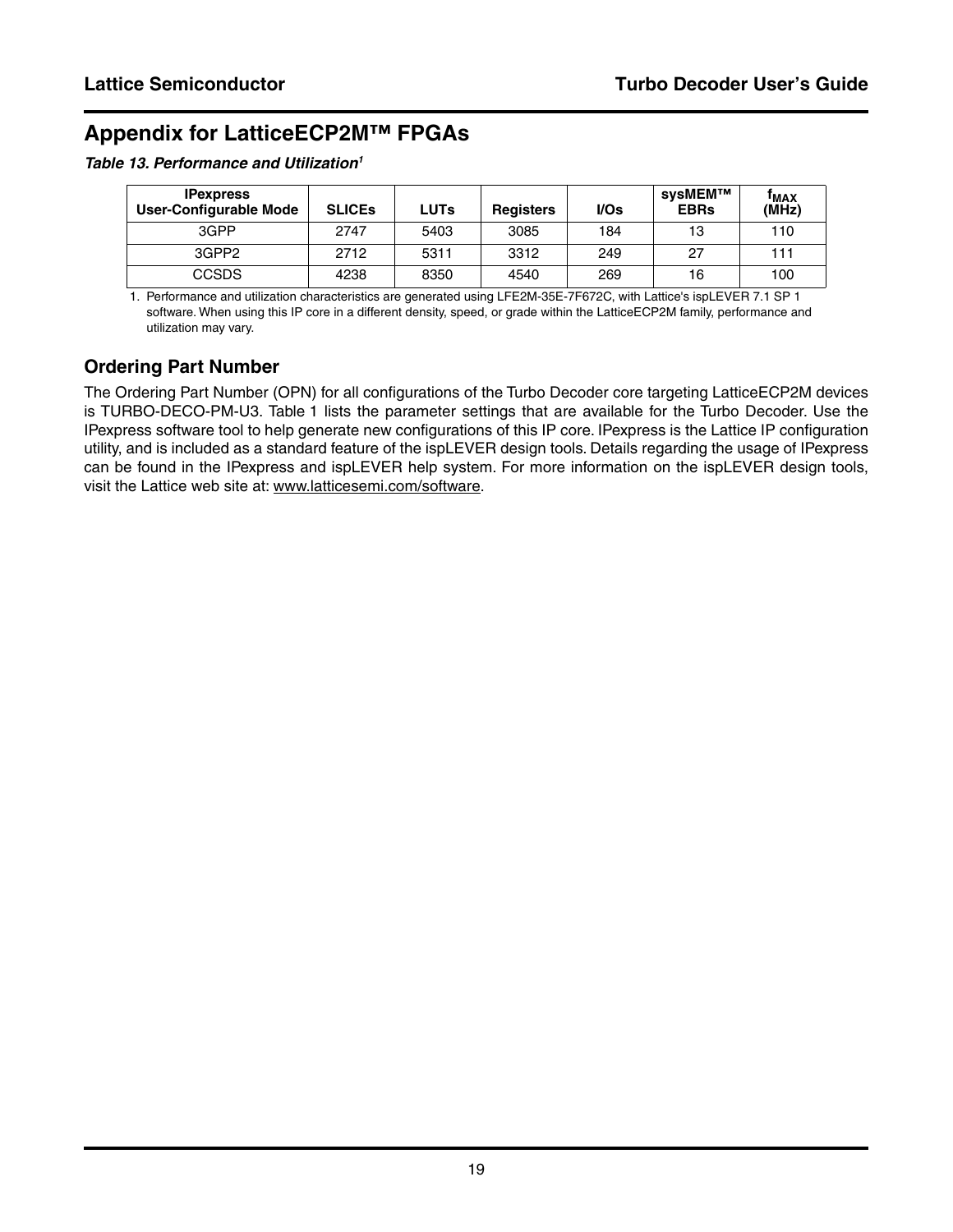# **Appendix for LatticeXP™ FPGAs**

Table 14. Performance and Utilization<sup>1,2</sup>

| <b>IPexpress</b><br><b>User-Configurable Mode</b> | <b>SLICES</b> | <b>LUTs</b> | <b>Registers</b> | I/Os | svsMEM™<br><b>EBRs</b> | ™ах<br>(MHz) |
|---------------------------------------------------|---------------|-------------|------------------|------|------------------------|--------------|
| 3GPP                                              | 2744          | 5372        | 2838             | 184  |                        | 76           |
| CCSDS                                             | 4162          | 8268        | 4316             | 269  | 25                     | 65           |
|                                                   |               |             |                  |      |                        |              |

1. Performance and utilization characteristics are generated using LFXP20E-5F484C, with Lattice's ispLEVER v.7.1 SP1 software. When using this IP core in a different density, speed, or grade within the LatticeXP family, performance and utilization may vary.

2. Due to limited EBR availability, 3GPP2 is not supported in LatticeXP and not shown in this table.

### **Ordering Part Number**

The Ordering Part Number (OPN) for all configurations of the Turbo Decoder core targeting LatticeXP devices is TURBO-DECO-XM-U3. [Table 1](#page-8-0) lists the parameter settings that are available for the Turbo Decoder. Use the IPexpress software tool to help generate new configurations of this IP core. IPexpress is the Lattice IP configuration utility, and is included as a standard feature of the ispLEVER design tools. Details regarding the usage of IPexpress can be found in the IPexpress and ispLEVER help system. For more information on the ispLEVER design tools, visit the Lattice web site at: www.latticesemi.com/software.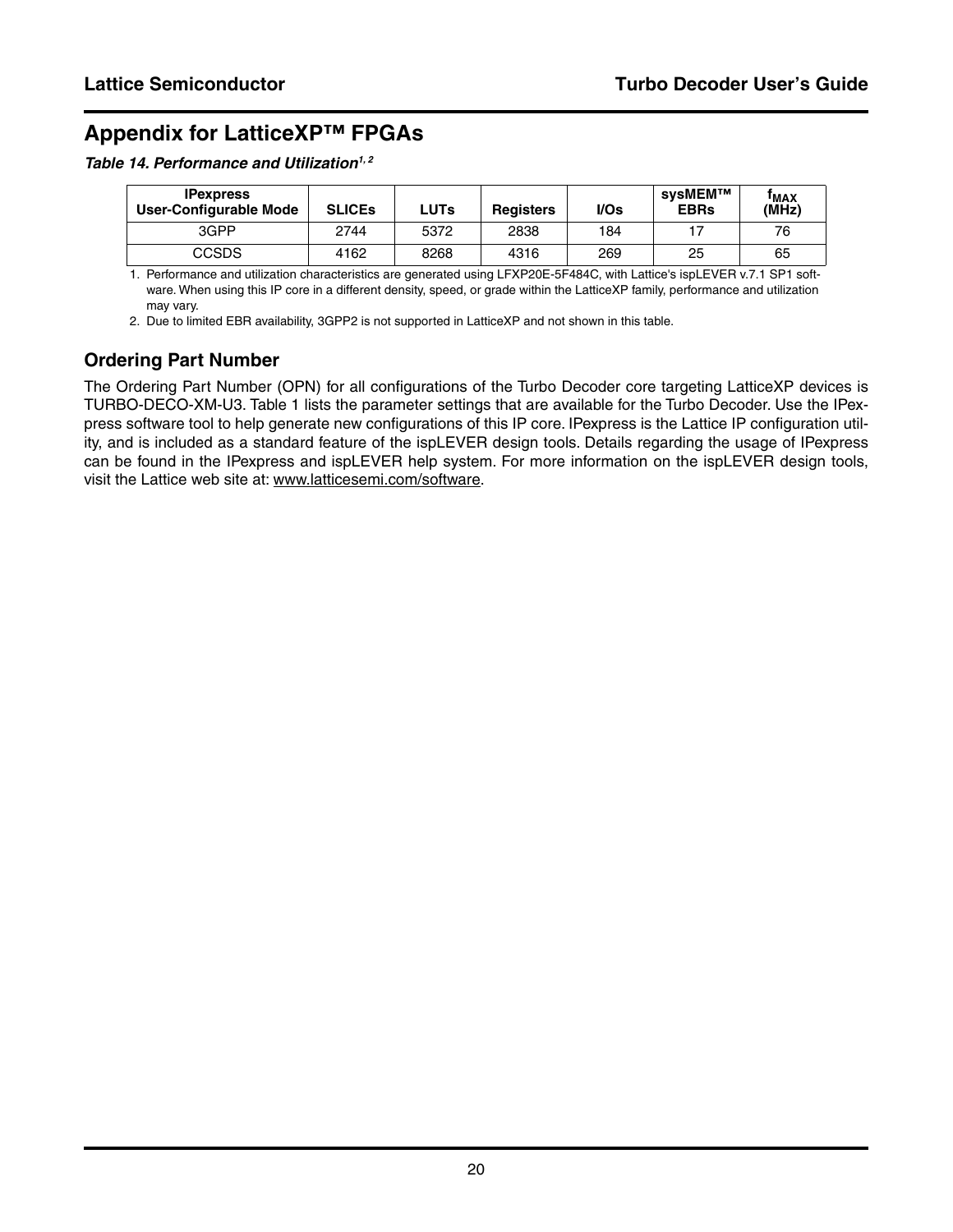# **Appendix for LatticeXP2™ FPGAs**

Table 15. Performance and Utilization<sup>1,2</sup>

| <b>IPexpress</b><br>User-Configurable Mode                                                                                 | <b>SLICES</b> | <b>LUTs</b> | <b>Registers</b> | I/Os | svsMEM™<br><b>EBRs</b> | <b>IMAX</b><br>(MHz) |
|----------------------------------------------------------------------------------------------------------------------------|---------------|-------------|------------------|------|------------------------|----------------------|
| 3GPP                                                                                                                       | 2801          | 5490        | 3077             | 184  |                        | 98                   |
| A I Dealers and a substitution of the contract of the contract of the LICAD APP REAGAO and the Language CHI EMPD of RAINDA |               |             |                  |      |                        |                      |

1. Performance and utilization characteristics are generated using LFXP2-17E-7F484C, with Lattice's ispLEVER v.7.1 SP1 software. When using this IP core in a different density, speed, or grade within the LatticeXP family, performance and utilization may vary.

2. Due to limited EBR availability, 3GPP2 and CCSDS are not supported in LatticeXP2 and are not shown in this table.

## **Ordering Part Number**

The Ordering Part Number (OPN) for all configurations of the Turbo Decoder core targeting LatticeXP2 devices is TURBO-DECO-X2-U3. [Table 1](#page-8-0) lists the parameter settings that are available for the Turbo Decoder. Use the IPexpress software tool to help generate new configurations of this IP core. IPexpress is the Lattice IP configuration utility, and is included as a standard feature of the ispLEVER design tools. Details regarding the usage of IPexpress can be found in the IPexpress and ispLEVER help system. For more information on the ispLEVER design tools, visit the Lattice web site at: www.latticesemi.com/software.